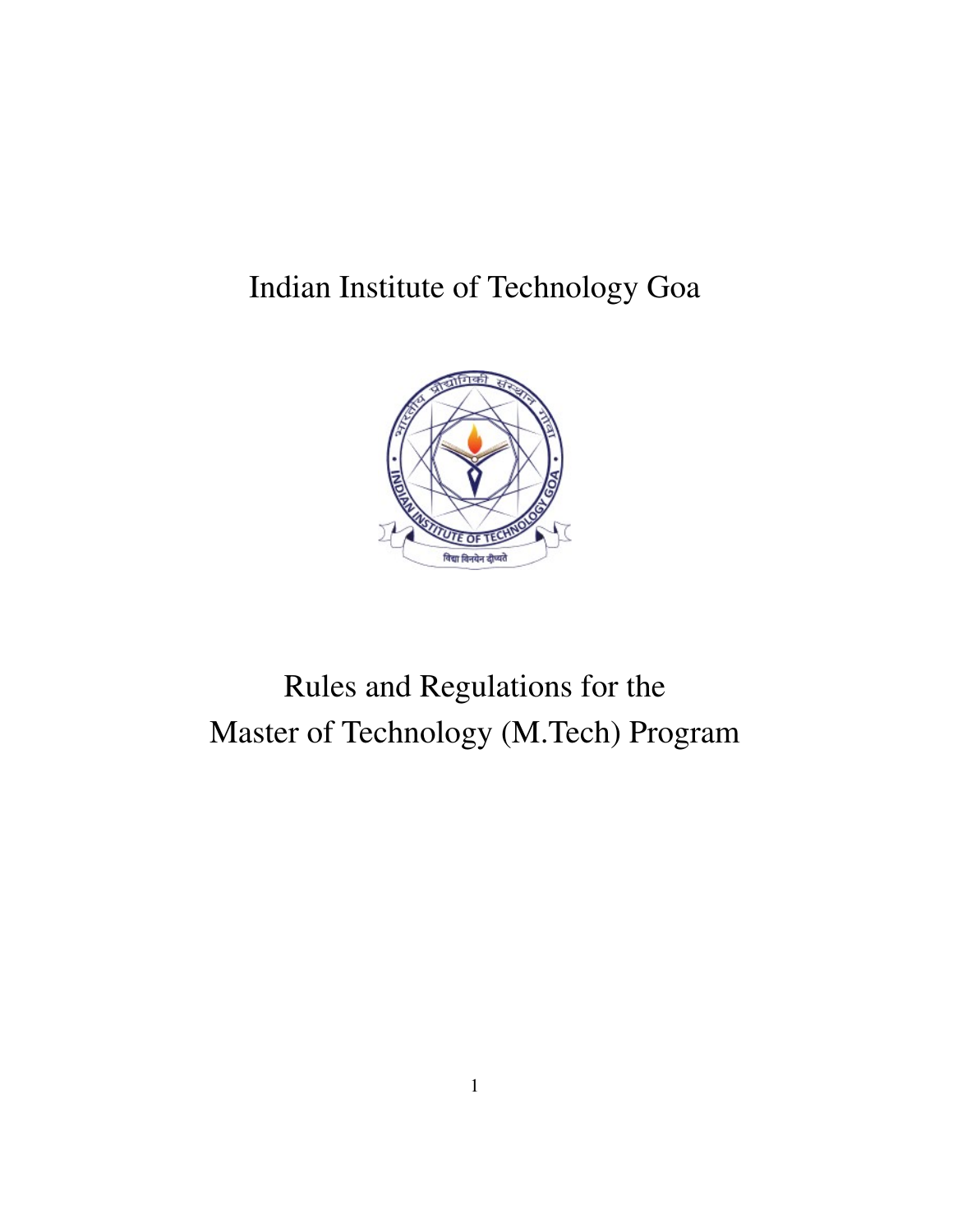# **Contents**

| 1                       |     | <b>Preamble</b>                            | 5  |  |  |  |  |  |
|-------------------------|-----|--------------------------------------------|----|--|--|--|--|--|
| $\overline{2}$          |     | <b>Admission</b><br>6                      |    |  |  |  |  |  |
|                         | 2.1 | Admission Categories and Financial Support | 6  |  |  |  |  |  |
|                         | 2.2 |                                            | 6  |  |  |  |  |  |
|                         | 2.3 | Submission of Relevant Documents           | 8  |  |  |  |  |  |
| $\overline{\mathbf{3}}$ |     | 10<br><b>Coursework</b>                    |    |  |  |  |  |  |
|                         | 3.1 |                                            | 10 |  |  |  |  |  |
|                         | 3.2 | <b>Course Credits</b>                      | 10 |  |  |  |  |  |
|                         | 3.3 |                                            | 11 |  |  |  |  |  |
|                         | 3.4 |                                            | 12 |  |  |  |  |  |
|                         | 3.5 | Grading Scheme                             | 13 |  |  |  |  |  |
|                         | 3.6 |                                            | 14 |  |  |  |  |  |
|                         | 3.7 |                                            | 15 |  |  |  |  |  |
|                         | 3.8 |                                            | 15 |  |  |  |  |  |
|                         | 3.9 |                                            | 18 |  |  |  |  |  |
| 4                       |     | <b>Project/Thesis</b>                      | 21 |  |  |  |  |  |
|                         | 4.1 |                                            | 21 |  |  |  |  |  |
|                         | 4.2 | Registration and Assessment Timelines      | 21 |  |  |  |  |  |
|                         | 4.3 | Committee for Project Evaluation           | 22 |  |  |  |  |  |
|                         | 4.4 |                                            | 23 |  |  |  |  |  |
|                         | 4.5 |                                            | 24 |  |  |  |  |  |
|                         | 4.6 |                                            | 24 |  |  |  |  |  |
|                         | 4.7 |                                            | 25 |  |  |  |  |  |
|                         | 4.8 |                                            | 25 |  |  |  |  |  |
| 5                       |     | <b>Academic Probation</b>                  | 27 |  |  |  |  |  |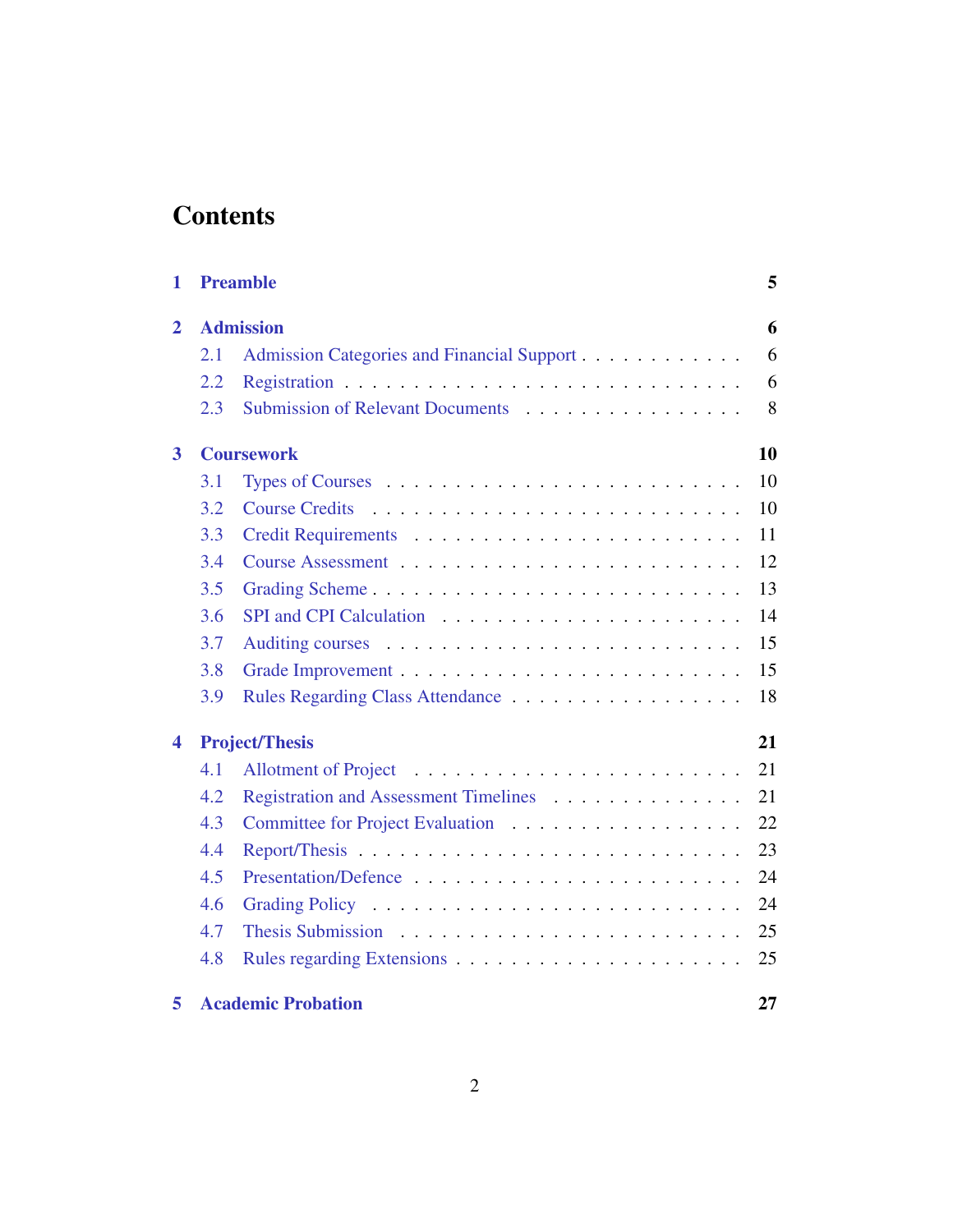|                |                             | <b>6</b> Temporary Discontinuation                     | 27 |
|----------------|-----------------------------|--------------------------------------------------------|----|
| 7 <sup>1</sup> |                             | <b>Maximum Program Duration</b>                        | 28 |
| 8              | <b>Vacation/Leave Rules</b> | 28                                                     |    |
| 9              | <b>Miscellaneous</b>        |                                                        |    |
|                | 9.1                         | Requirements for Running an Elective Course            | 29 |
|                | 9.2                         | Conversion from an M.Tech Program to a Ph.D Program 30 |    |
|                | 9.3                         | Research Involving Human Participation 30              |    |
|                | 9.4                         |                                                        |    |
|                |                             |                                                        |    |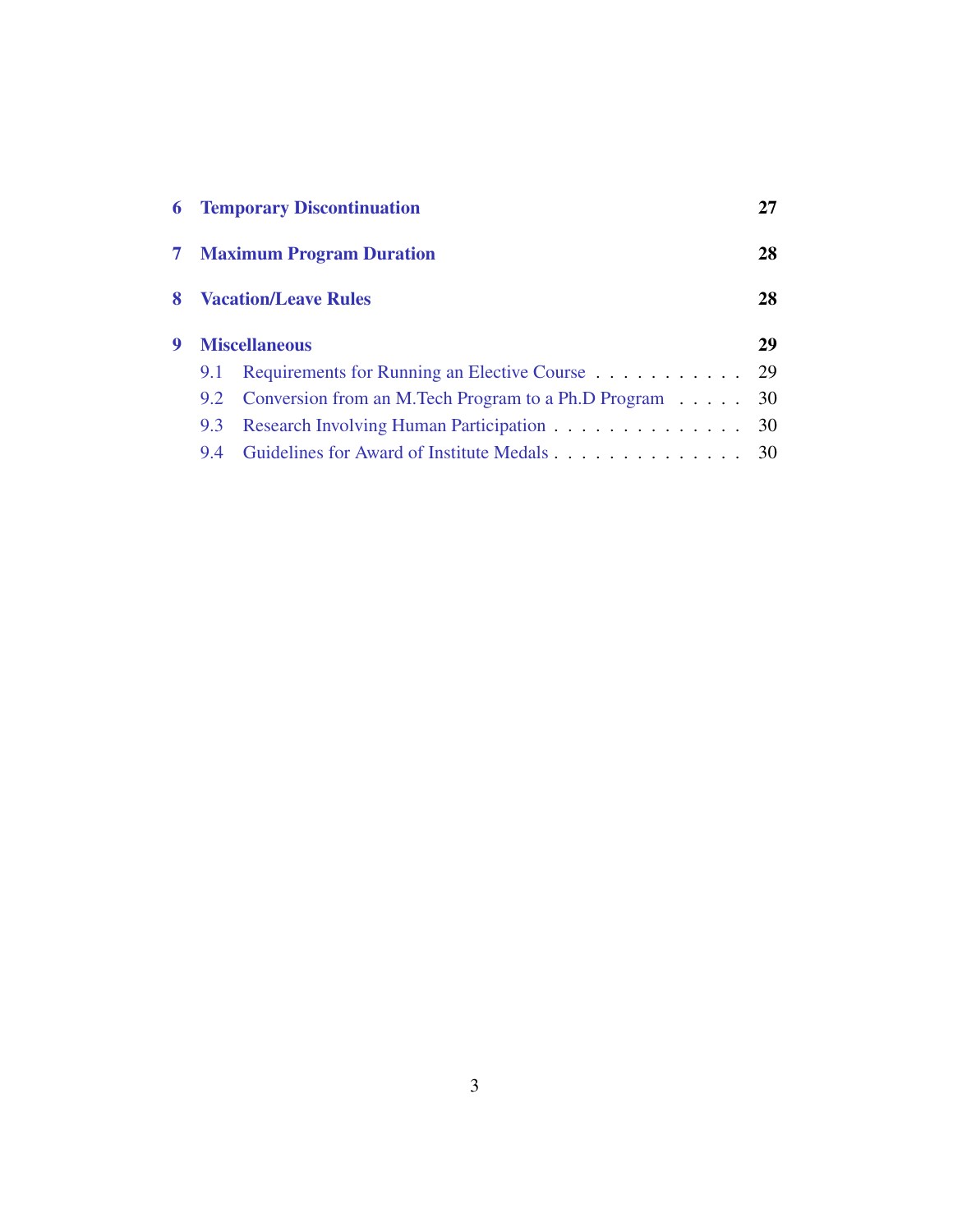# List of Abbreviations

- M.Tech Master of Technology
- Ph.D Doctor of Philosophy
- IIT Indian Institute of Technology
- AU Academic Unit (Refers to a Department/School/Center within IIT Goa)
- SPGC Senate Postgraduate Committe
- TA Teaching Assistantship
- MHRD Ministry of Human Resource Development
- SPI Semester Performance Index
- CPI Cumulative Performance Index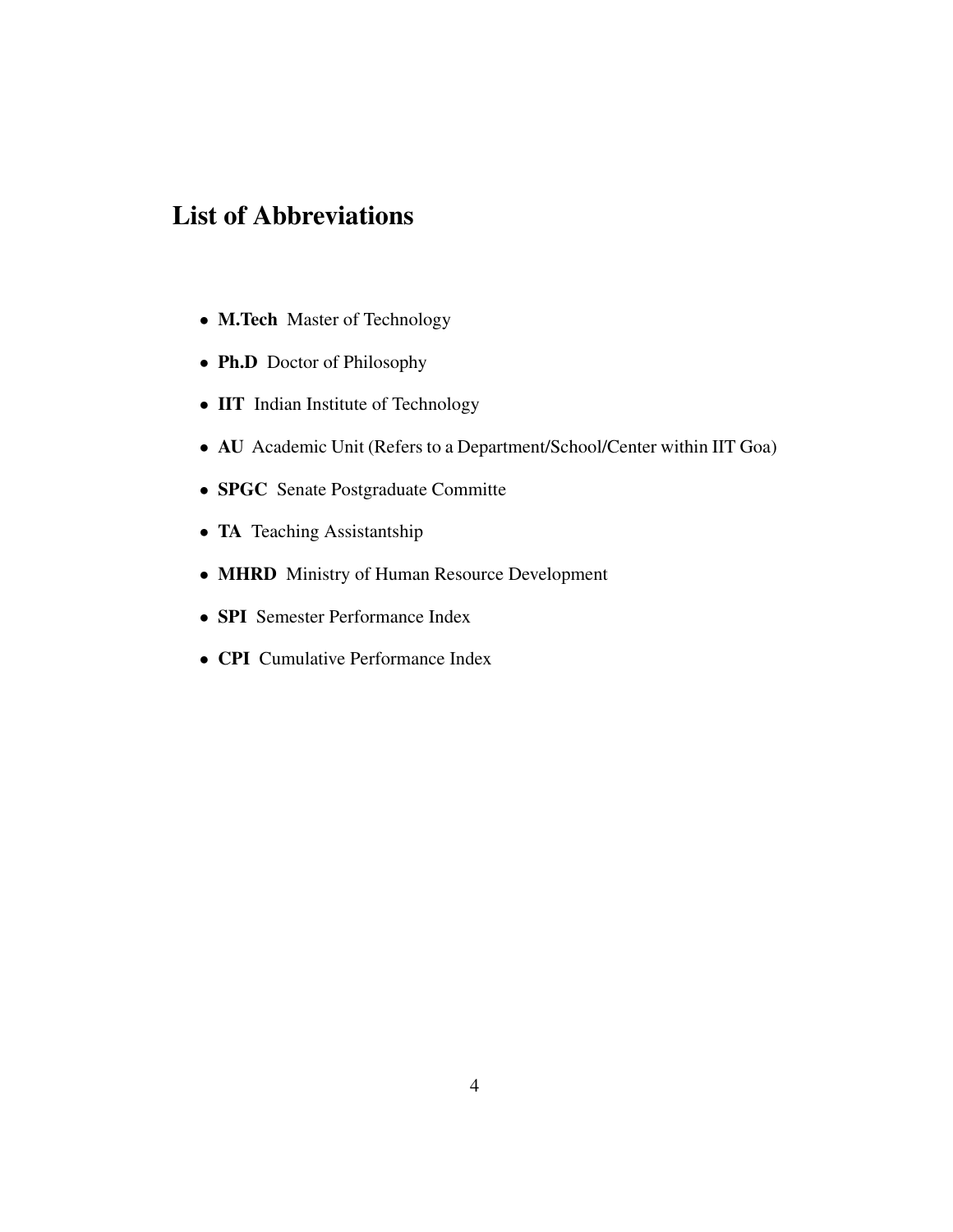## <span id="page-4-0"></span>1 Preamble

The Indian Institute of Technology Goa (IIT Goa) offers Master of Technology (M.Tech) programs in Mechanical Engineering, Computer Science and Engineering and Electrical Engineering (with specialization in Power and Control). The institute follows a semester-based academic system and the students are required to follow certain procedures and meet certain academic requirements every semester. The procedures and requirements stated in this manual underline the philosophy of M.Tech programs, ensuring a high standard of education at the institute.

The academic session of the institute in each year is divided into two regular semesters (the Autumn Semester and the Spring Semester) and a summer term. The Autumn semester normally commences in the last week of July each year, while the Spring semester normally commences in the last week of December or first week of January. The summer term usually runs from the middle of May to the middle of July. The M.Tech program at IIT Goa is of two-year duration spanning four regular semesters. The program consists of a combination of compulsory courses, elective courses and an M.Tech project/thesis. Each course is associated with a fixed number of *credits* which correspond to the amount of work or the weekly contact hours associated with that course. The M.Tech project/thesis also carries a certain number of credits. The course credits are contributed by theory courses, laboratory courses, seminars and other academic work such as practical training and field visits, as specified by the Academic Unit (AU) offering the program.

The common framework of the programs incorporates sufficient flexibility, both at the individual program level and the student level. All academic work associated with the programs (including courses which carry a *Pass*/*Fail* grade), carry credits commensurate with the quantum of work. The total credit requirement for the award of M.Tech degree is specific to each Academic Unit (AU) with minimum credit requirements as described in Section [3.3.](#page-10-0)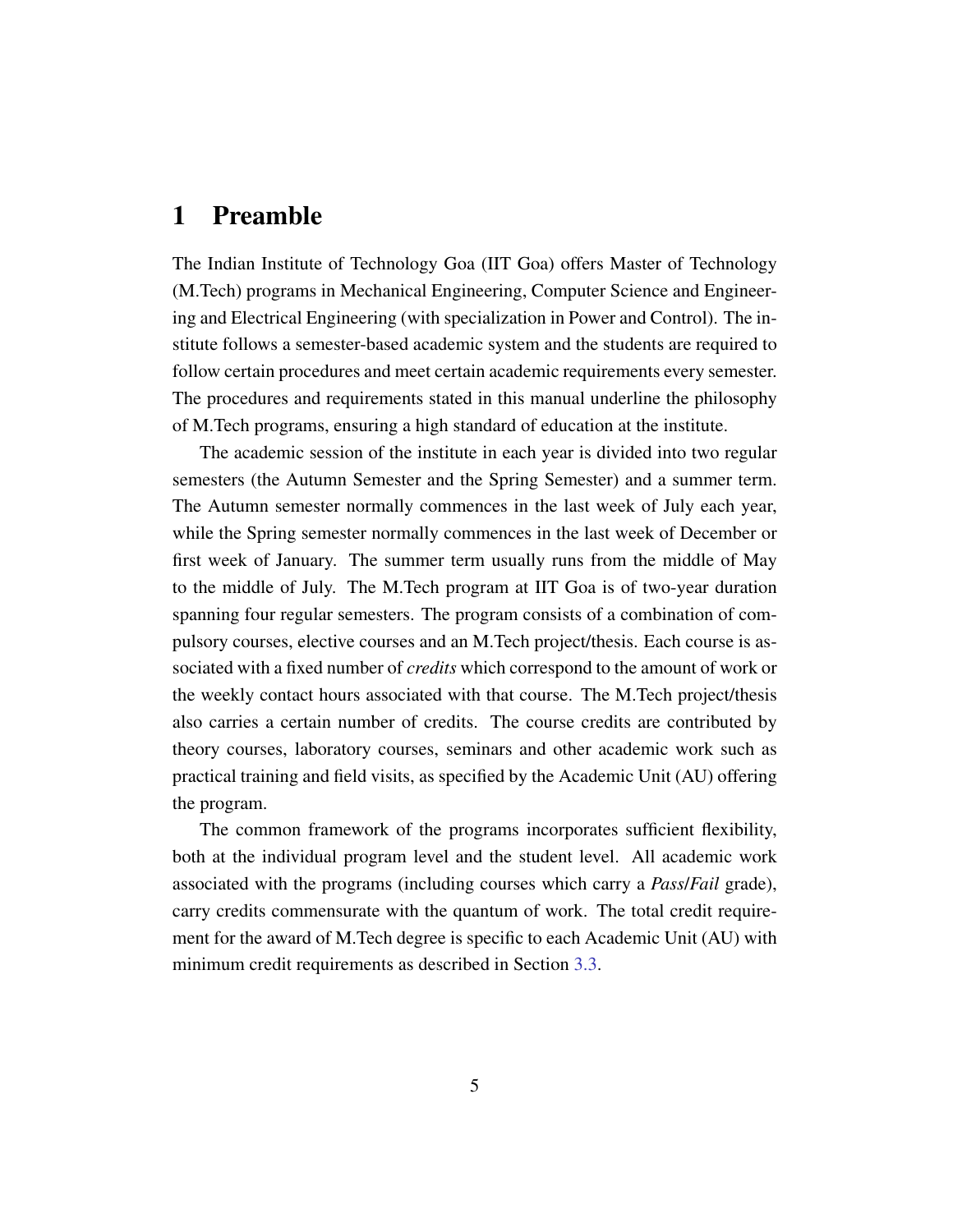# <span id="page-5-0"></span>2 Admission

## <span id="page-5-1"></span>2.1 Admission Categories and Financial Support

The institute admits students into the M.Tech program under one of the following categories:

- 1. Teaching Assistantship (TA)
- 2. Sponsored/Self-Financed

The M.Tech program is a full-time program of two-year duration for both the admission categories. Admissions to each category is subject to the availability of seats. Students admitted in the TA category are eligible to receive financial assistantship from MHRD. The continuation of financial support and registration for the selected program is subject to satisfactory performance of the teaching assistantship duties assigned by the AU, as well as satisfactory conduct and academic performance as per the institute rules.

## <span id="page-5-2"></span>2.2 Registration

2.2.1 On joining the institute, a student is required to plan their academic program in consultation with the AU in which the student is admitted.

2.2.2 Registration is mandatory for all students and must be performed by the student individually for each semester of the M.Tech program until the student completes the program. The students need to register themselves on the prescribed dates as announced in the institute's academic calendar. A student must clear the institute dues and hostel dues (if any) before registration.

2.2.3 At the time of registration, a student needs to specify the list of courses that he/she plans to take as *Credit* or *Audit* during the semester in accordance with the program curriculum. (Course credits and auditing of courses is detailed in Section [3.](#page-9-0))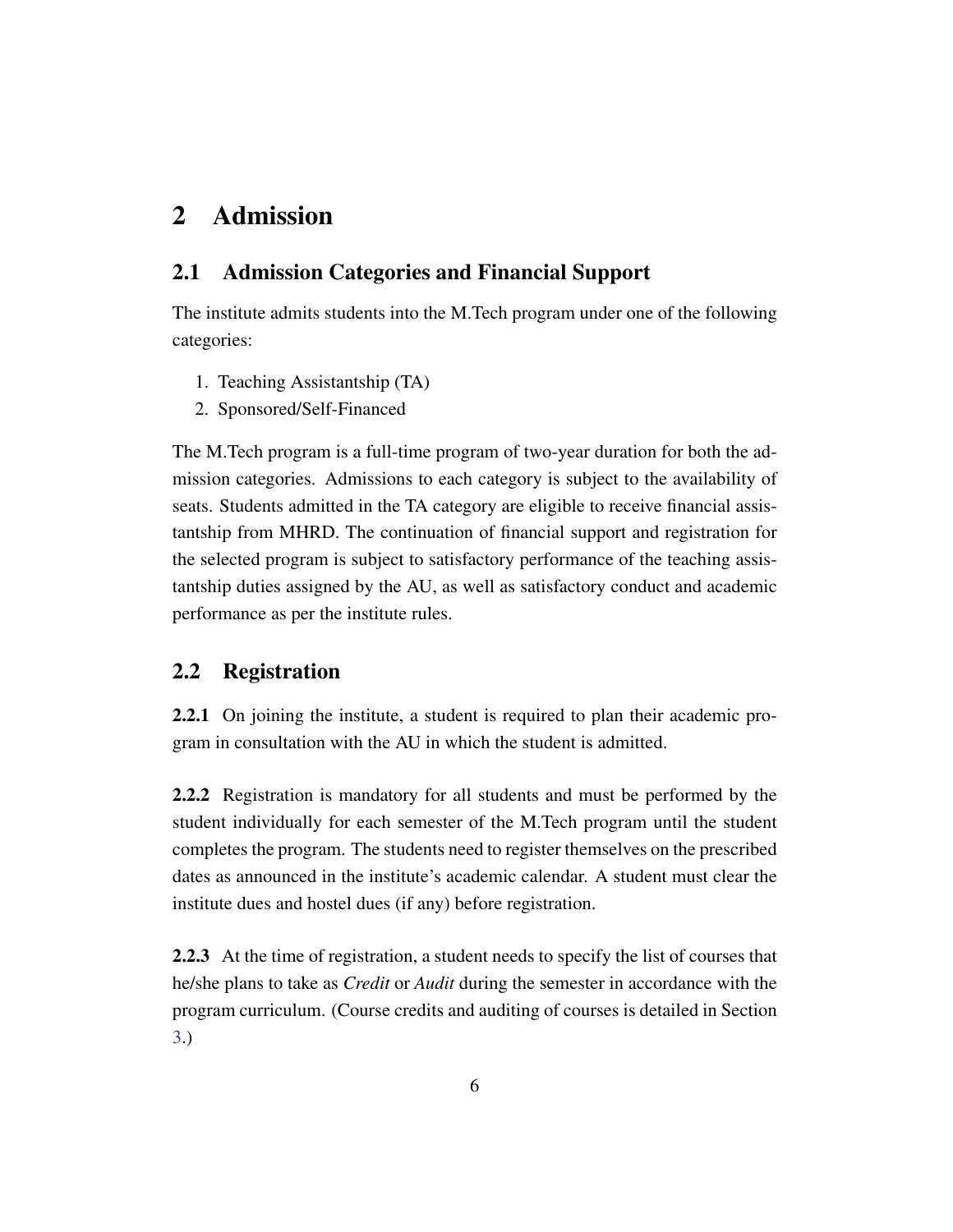- (a) This list can subsequently be adjusted anytime before the course-adjustment deadline as announced in the academic calendar.
- (b) It is possible to drop a course that the student has registered for anytime before the **course dropping deadline** as announced in the academic calendar. In the time interval between the course adjustment deadline and the course dropping deadline, it is possible to drop courses but *not* to add a new course or to change/replace a course in the list.

2.2.4 For the first semester of the program (upon joining the institute), the course registration, adjustment and dropping of courses for each student needs to be approved by the AU. Once the student is assigned a thesis supervisor, the tasks related to course selection and registration will be advised and approved by the thesis supervisor.

#### 2.2.5

- (a) If a student does not register in a particular semester without prior permission of the SPGC (Senate Postgraduate Committee) , he/she ceases to be a student and the admission is liable to be cancelled.
- (b) If a student does not register for two consecutive regular semesters, the admission may be cancelled by the SPGC suo moto.

2.2.6 For additional learning (beyond the requirements listed in the program curriculum), a student may register for additional courses with approval from the AU or thesis supervisor. An additional course may be taken as *Credit* or *Audit*.

- (a) Audit courses: Details and rules regarding auditing of courses are de-scribed in Section [3.7.](#page-14-0) Audit courses do not affect a student's SPI/CPI<sup>1</sup>. A student can register for a maximum of two courses as audit per semester.
- (b) Additional credit courses: An additional course taken as credit will affect the student's  $SPI/CPI<sup>1</sup>$ . A student can take additional courses as credit only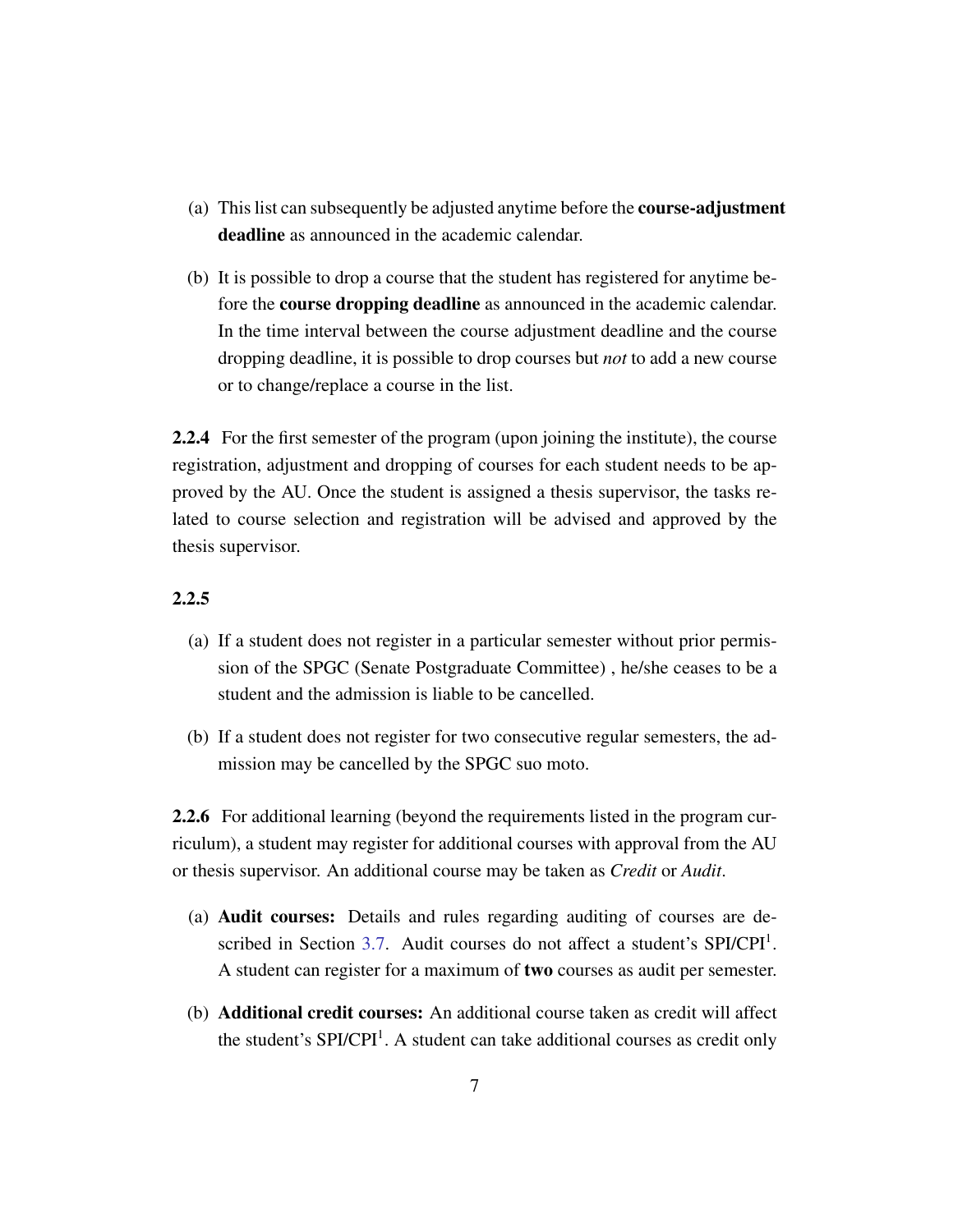from the second semester onwards and only if his/her CPI is higher than 6.0. A student satisfying these conditions can take any number of courses as credit per semester with the approval of the AU or thesis supervisor.

2.2.7 A student is not permitted to re-register for a course that he/she has already completed with an L grade (audit) or a C+ grade or any grade higher than C+ (grade point 6).

2.2.8 If the student has secured C grade in a course, the student can opt for grade improvement (if eligible) and repeat the course in a subsequent semester. Refer to Section [3.8](#page-14-1) for details regarding grade improvement and eligibility criteria. If the student has secured a grade lower than C in a particular course, he/she will have to re-register for the course in a subsequent semester.

2.2.9 A student who concurrently registers for any postgraduate degree at another organization shall be automatically deregistered at the institute.

## <span id="page-7-0"></span>2.3 Submission of Relevant Documents

2.3.1 All students admitted to the M.Tech program should submit their certificates to the academic office after joining the institute within one month from the date of joining.

2.3.2 The students who are unable to submit their certificates before the deadline should apply to the academic office for extension along with an undertaking stating the new date for submission and the reasons for claiming the extension on a prescribed form.

<sup>&</sup>lt;sup>1</sup>SPI and CPI calculations are described in Section [3.6.](#page-13-0)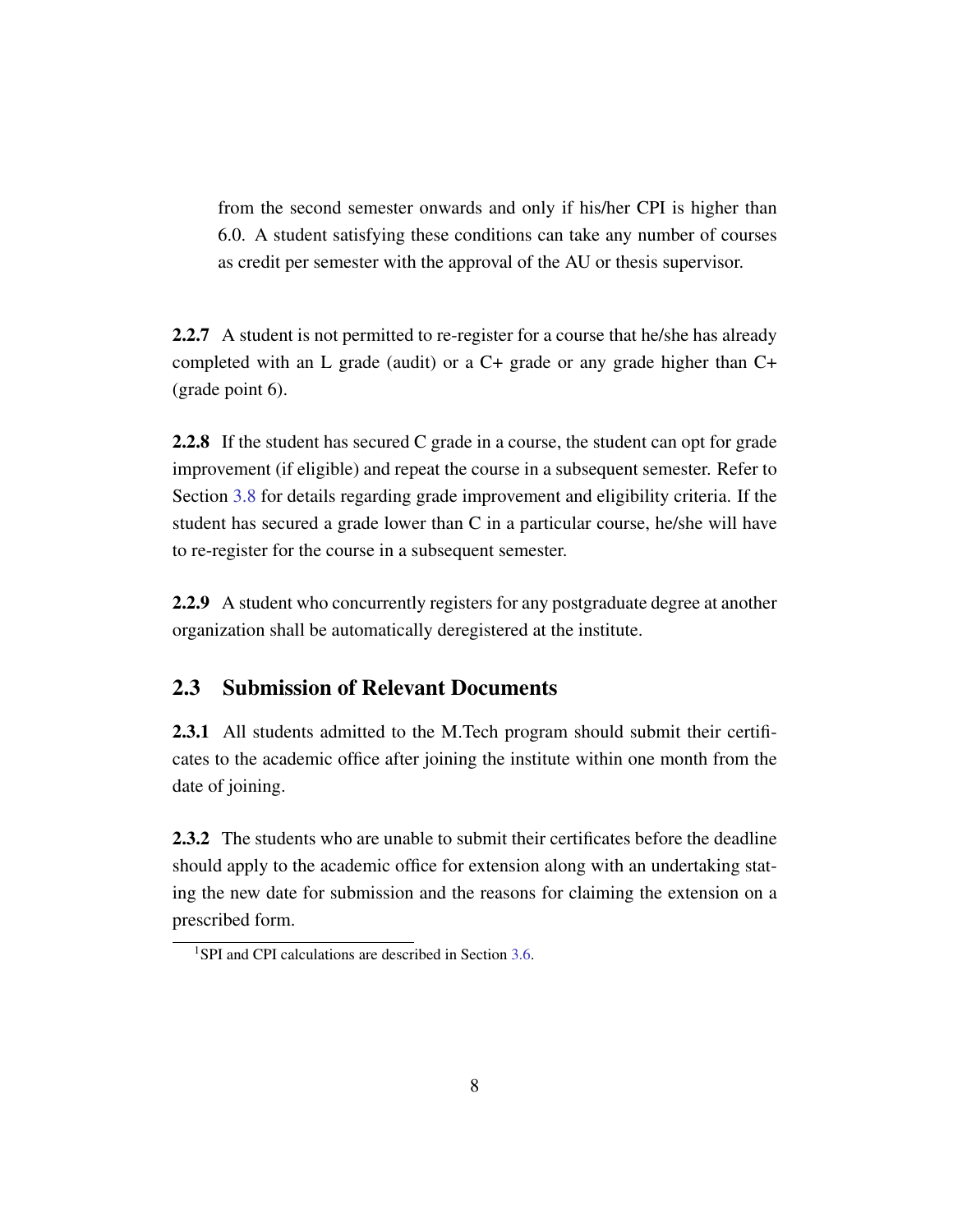2.3.3 If a student does not submit the certificates until the commencement of the end-semester examinations, they will be allowed to appear for the examinations. However, the results of such a student shall be withheld until the required documents are produced.

2.3.4 If a student cannot submit certificates by the due deadline without a proper justification or is found to have submitted fake certificates, their admission to the M.Tech program is liable to be withdrawn. Such cases will be reported to the SPGC and the Senate for further consideration and actions.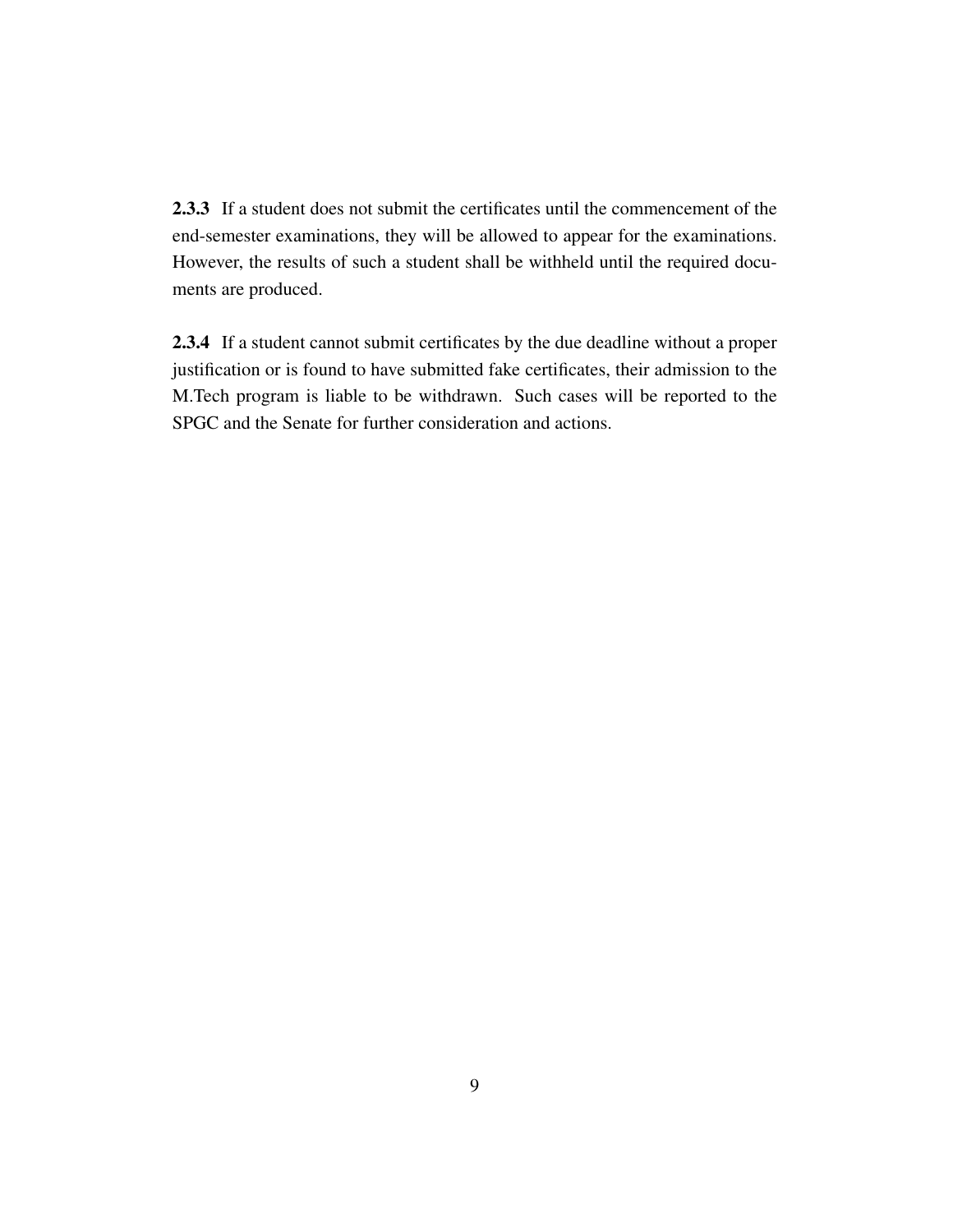## <span id="page-9-0"></span>3 Coursework

The total credit requirement for award of the M.Tech degree is divided into course credits and project/thesis credits. This section describes the credit structure and the grading system for courses. Details pertaining to the M.Tech project/thesis are described in Section [4.](#page-20-0)

## <span id="page-9-1"></span>3.1 Types of Courses

The courses constituting the M.Tech program include lecture courses, laboratory courses, seminar course, communication skills and research ethics courses, and the courses focussed on academic activities such as training and field visits as specified by the AU. The courses may be classified as Core, Elective and compulsory courses as follows:

- A certain number of courses in each semester of the program are identified as Core courses. These are courses that the AU identifies as being essential for building up the core competency in the program.
- The curriculum may list some other courses as being **compulsory courses**. These are courses that the student must successfully complete even though these may not be identified as core courses. (Some examples are communication skills and seminar courses).
- In addition to the core courses and other compulsory courses, the program may consist of a certain number of **Elective courses**. These are courses that the student can choose from a list offered by their AU (marked as Department Electives) or those that are offered by other AUs (marked as Institute Electives) with the approval of the AU/thesis supervisor.

## <span id="page-9-2"></span>3.2 Course Credits

Each course is associated with a fixed number of credits commensurate with the quantum of work associated with that course. The number of credits assigned to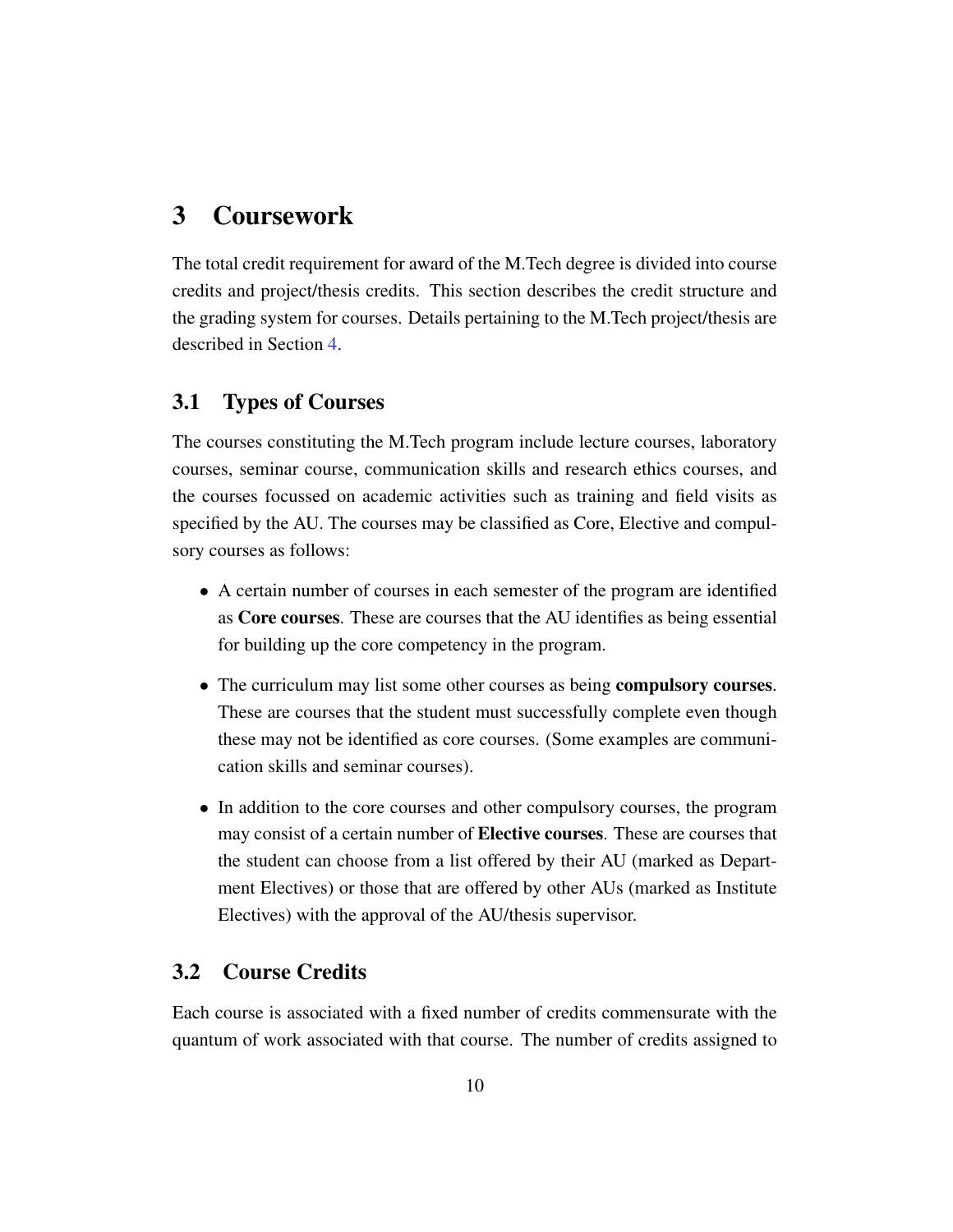a course is calculated by means of the Lecture hours per week  $(L)$ , Tutorial hours per week  $(T)$  and Practical hours per week  $(P)$ .

• For a course invoving all three components, the credit is computed as

$$
L+T+\left\lfloor\frac{P}{2}\right\rfloor.
$$

• For a full semester Lab or Practical-only course (that is, a course with zero lecture hours but possibly with tutorials), the credit is computed as

$$
T+\left\lceil\frac{P}{2}\right\rceil.
$$

• The credit assigned for a half-semester course is half of that of a full semester course with similar L-T-P parameters.

Example 1. *To elucidate the above definition, some typical course parameters (in* L*-*T*-*P *format) and their credits are listed below.*

- *1. A standard 3-0-0 full semester course with 3 lecture hours per week and no practicals or tutorials constitutes 3 credits. A half-semester course with similar parameters carries 1.5 credits.*
- *2. A standard 3-0-3 full semester course with 3 lecture hours per week and 3 lab hours per week carries 4 credits. So does a standard 3-1-0 course with 3 lecture hours per week and 1 tutorial hour per week.*
- *3. A practical course with parameters 0-0-3, i.e. 3 hours of practical hours per week, carries 2 credits. Similarly a 0-1-2 course with 1 tutorial hour and 2 lab hours per week carries 2 credits.*

## <span id="page-10-0"></span>3.3 Credit Requirements

The curriculum (specific to each program) lists the course and project/thesis credits that a student is required to register for in each semester, with sufficient flexibility in the choice of courses provided via electives. In addition, the curriculum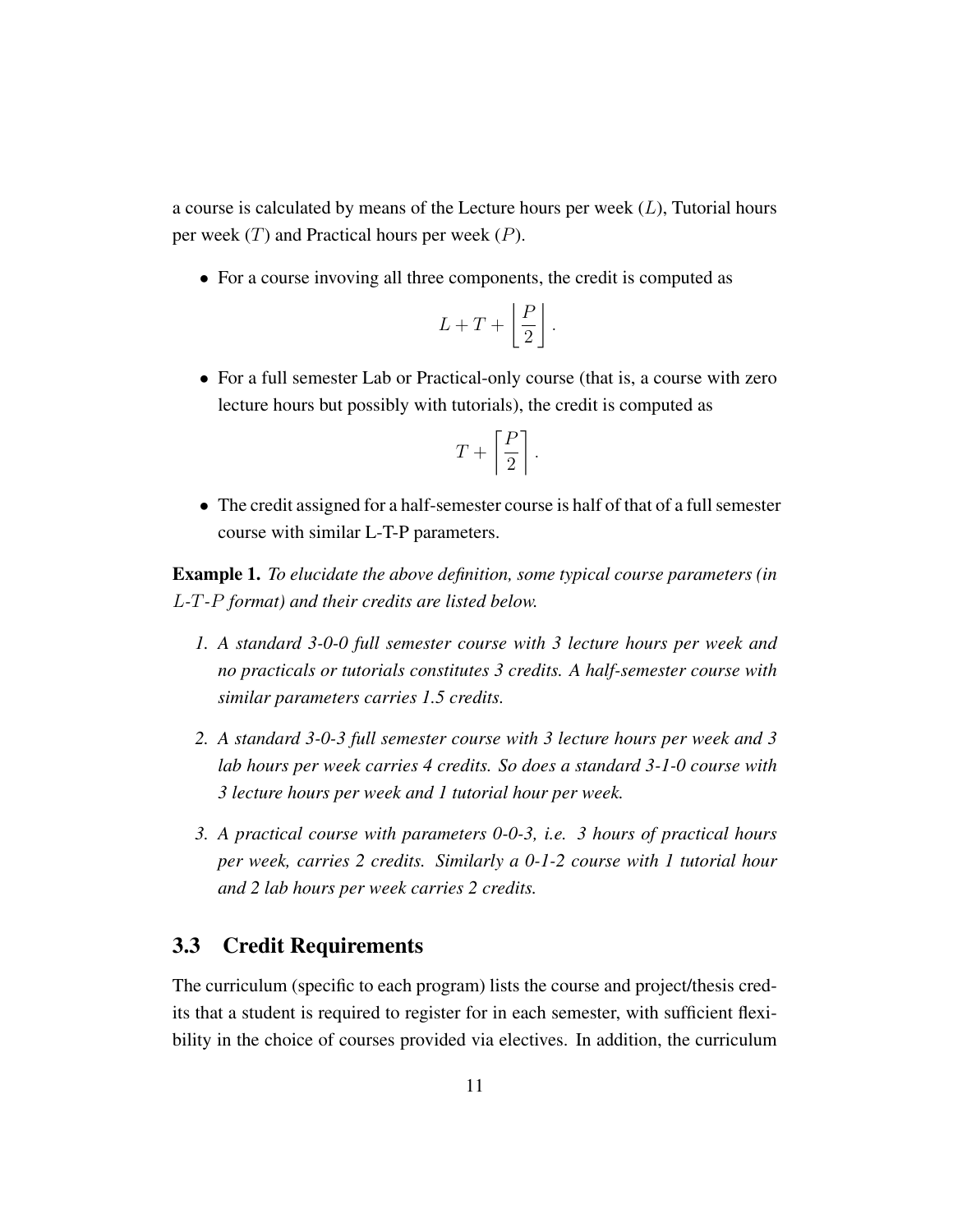specifies the core courses in the program and the set of grades that can be assigned for each course (that is, whether the grades that can be assigned for the course are with or without grade points).

3.3.1 The total credit requirement for the award of an M.Tech degree is specific to each program and can be in the range of 48 to 60 credits.

3.3.2 Out of the total credit requirement mentioned above, the minimum total credits assigned for the project/thesis will be 24 credits.

3.3.3 The credits are distributed over four semesters. The minimum number of credits assigned for each semester in the program is 12.

3.3.4 To be eligible for the award of the M.Tech degree, a student has to complete the course credit requirements as specified in the program curriculum. However under special circumstances waiver or relaxation in the course credit requirements may be provided on a case to case basis, subject to the recommendation of SPGC and the approval of the Senate.

#### <span id="page-11-0"></span>3.4 Course Assessment

A student is assigned a grade for each course that he/she registers for in a semester. The grade reflects the level of performance or understanding of the student in that course. If the grade is a passing grade, the student successfully aquires credits associated with that course which are reflected in the transcript. IIT Goa grading system defines the standard letter grades throughout the institute for all courses.

3.4.1 Instructors may set the grading criteria in their courses considering different components of performance evaluation (such as assignments, mid-semester and end-semester examinations, quizzes, projects and class attendence) and assign their weightage towards the final grade.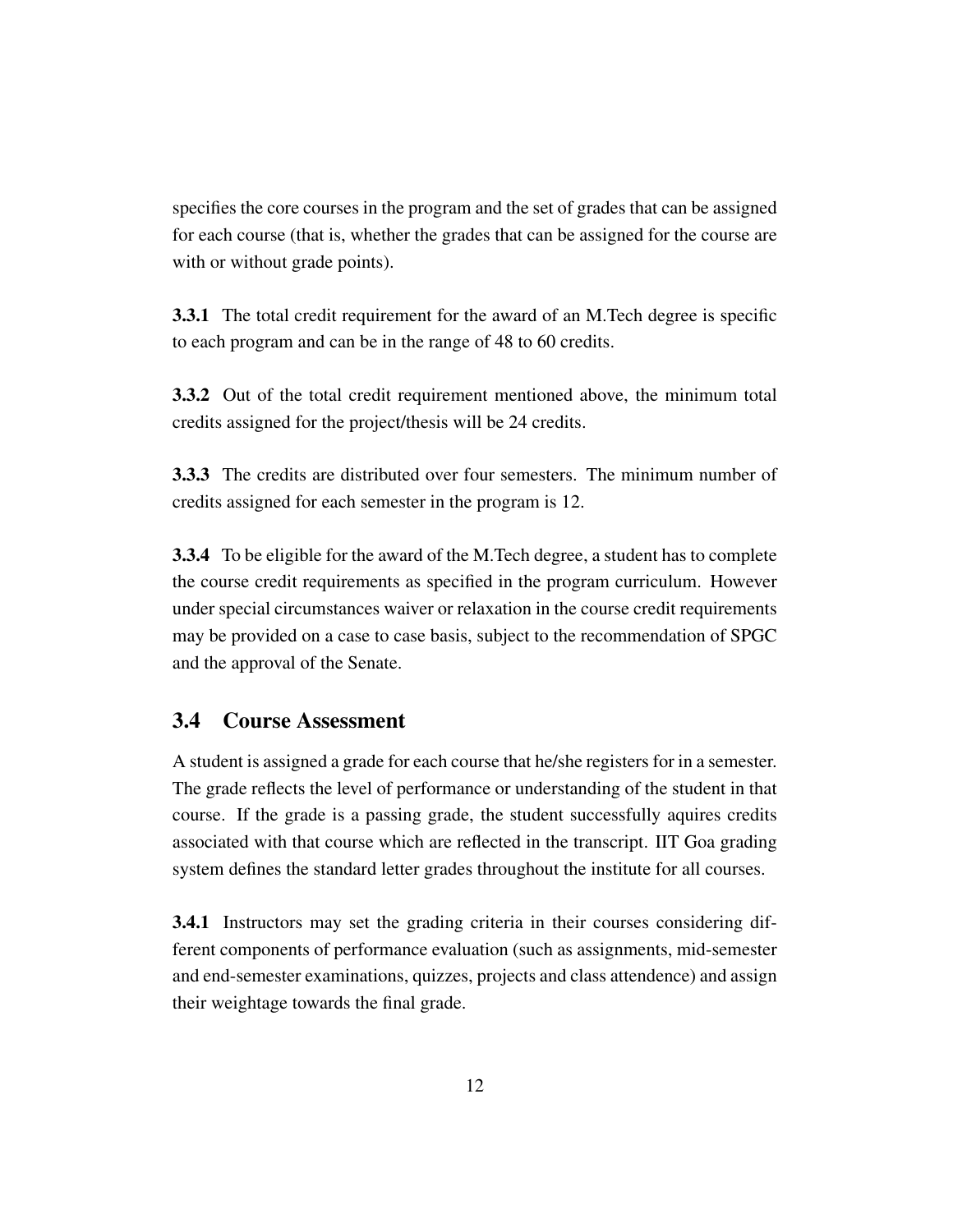3.4.2 The grading policy should be announced at the beginning of the course. For full-semester core courses, the end-semester examination/evaluation is mandatory.

#### <span id="page-12-0"></span>3.5 Grading Scheme

#### 3.5.1 Courses associated with Grade Points

For some courses (typically core courses and electives) the grades that can be assigned to students have an associated grade point. A grade point is an integer number from 0 to 10 reflecting the level of performance of the student in the course. Letter grades, having associated grade points, and their descriptions are summarized in Tables [1,](#page-15-0) [2,](#page-16-0) [3.](#page-16-1)

- (a) Letter grades ranging from A\* to C indicate satisfactory performance in a course. The D/E grades are passing grades and can serve as a pre-requisites for another course. However a student who receives a D/E grade must repeat the course in a subsequent semester.
- (b) The grades F and FX are failing grades. The course in which a student receives an F/FX grade is considered a backlog and cannot serve as a prerequisite for another course.
- (c) A student who receives D/E/F/FX grades in a semester must re-register for the same course in a subsequent semester and achieve a grade higher than or equal to C to be eligible for the award of the M.Tech degree.
- (d) The D/E/F/FX grades carry a grade point (equal to or greater than zero) that is used for SPI calculation for the semester in which this grade was obtained. Thus a D/E/F/FX grade obtained in a semester as well as the corresponding SPI is shown on the students transcript.
- (b) If the course in which a D/E/F/FX grade was obtained, is repeated and successfully completed in a subsequent semester, the new grade points obtained are also shown on the transcript separately and reflect in the SPI calculated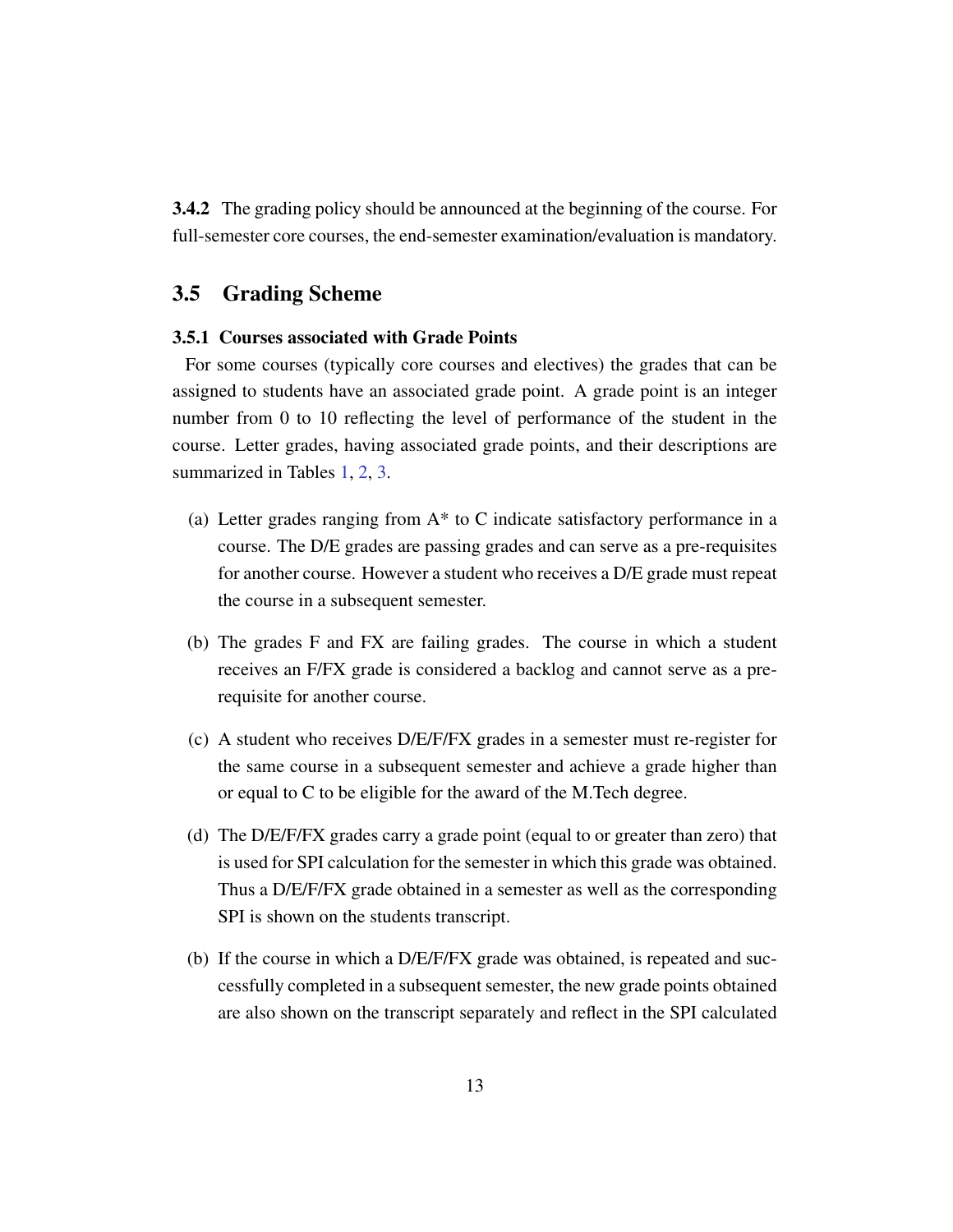for the subsequent semester. However, the new grade points replace the old grade points for the CPI calculation.

(c) If D/E/F/FX grade was obtained in an elective course, the student may choose to repeat the same course or opt to take a different course from the list of electives (carrying equal credits) with the approval of the AU or thesis supervisor.

#### 3.5.2 Letter Grades that are not associated with Grade Points

For certain courses, grades may be assigned that carry no grade points. The credits obtained for satisfactory completion of such courses are reflected in the student's transcript but do not affect their SPI/CPI. These grades are summarized in Table [4.](#page-17-1) The I, W and L grades (summarized in Table [5\)](#page-18-0) can also be assigned for courses that are normally associated with grade points.

#### <span id="page-13-0"></span>3.6 SPI and CPI Calculation

#### 3.6.1 Semester Performance Index (SPI)

The performance of a student in a semester is indicated by a number called the Semester Performance Index (SPI). The SPI is a weighted average of the grade points obtained in all the courses and projects taken by the student during a particular semester (weighted by the credits assigned for the corresponding course/thesis).

#### 3.6.2 Cumulative Performance Index (CPI)

The CPI indicates the cumulative performance of the student over all semesters upto a current point in time. It is a weighted average of the grade points obtained in all the courses and projects taken by the student upto that point (weighted by the credits assigned for each course/thesis).

3.6.3 If a student registers for additional courses than what is prescribed in the curriculum, the SPI and CPI will be affected by the extra courses taken if the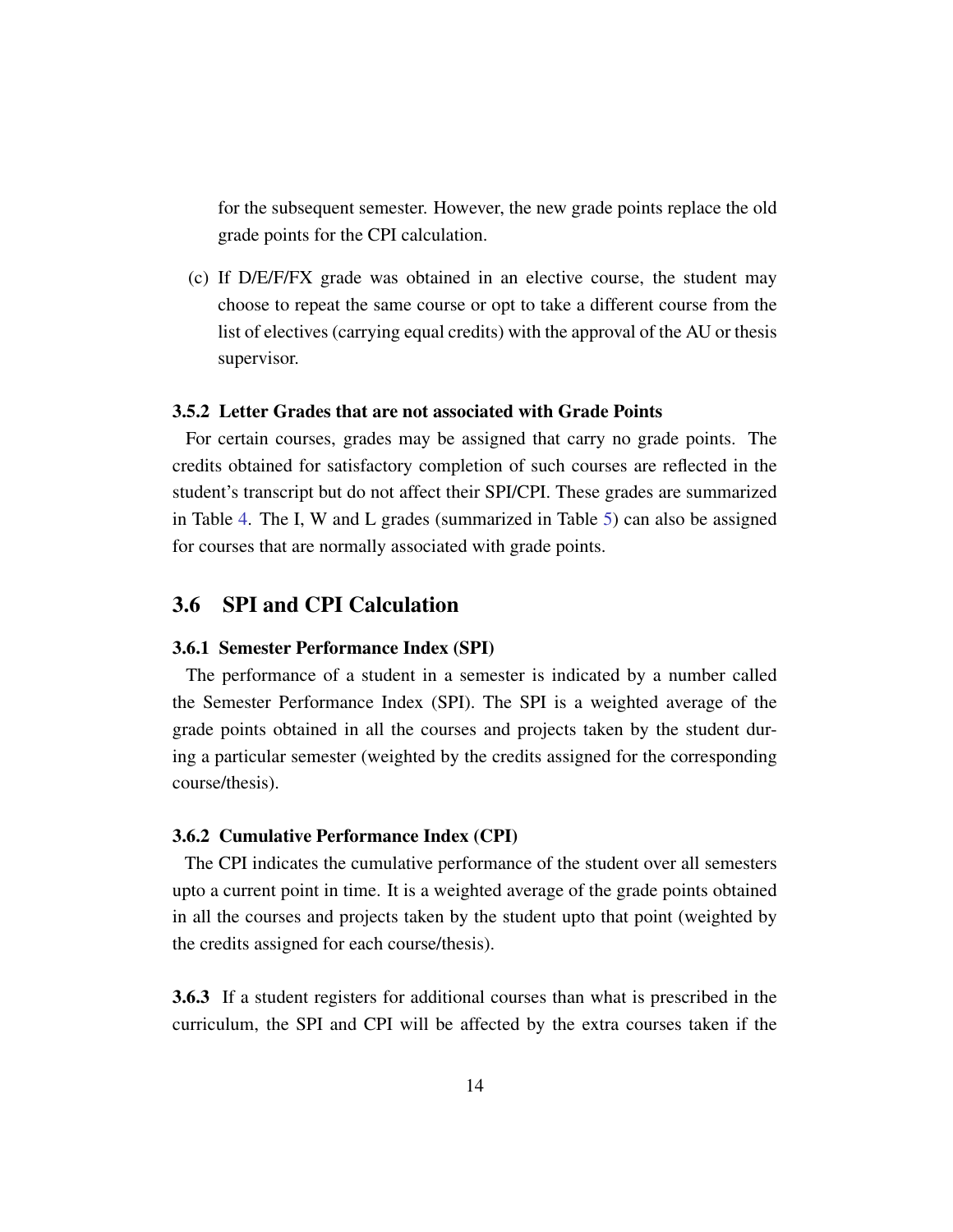grades obtained in these additional courses have an associated grade point (for example, L grade does not affect the CPI/SPI calculation.)

3.6.4 The CPI for the course credits and project/thesis credits will be separately calculated. The transcript will show the course CPI, project/thesis CPI, and overall CPI. Calculation of overall CPI will include the course CPI and project/thesis CPI weighted by their respective total credits.

#### <span id="page-14-0"></span>3.7 Auditing courses

The option of auditing courses is meant for students to learn additional courses over and above their minimum credit requirements in the M.Tech program.

3.7.1 To audit a course, the student needs to obtain approval from the AU or thesis supervisor at the time of registration. A student can audit at-most two courses per semester.

3.7.2 A course offered in a semester can be registered for as an Audit only if it is not a compulsory/core course for the program in which the student is enrolled.

3.7.3 A student may be allowed to audit a course offered in another AU than the one in which he/she is registered with approval from the parent AU or thesis supervisor.

3.7.4 Students registered for a course as audit shall be awarded the L grade if they fulfil the requirement of minimum attendance and performance criteria, as prescribed by the instructor at the beginning of the semester.

#### <span id="page-14-1"></span>3.8 Grade Improvement

**3.8.1** The student can choose to repeat a course for grade improvement if he/she obtains a grade lower than  $C+$  in the course **and** has a CPI less than 6.0 at the end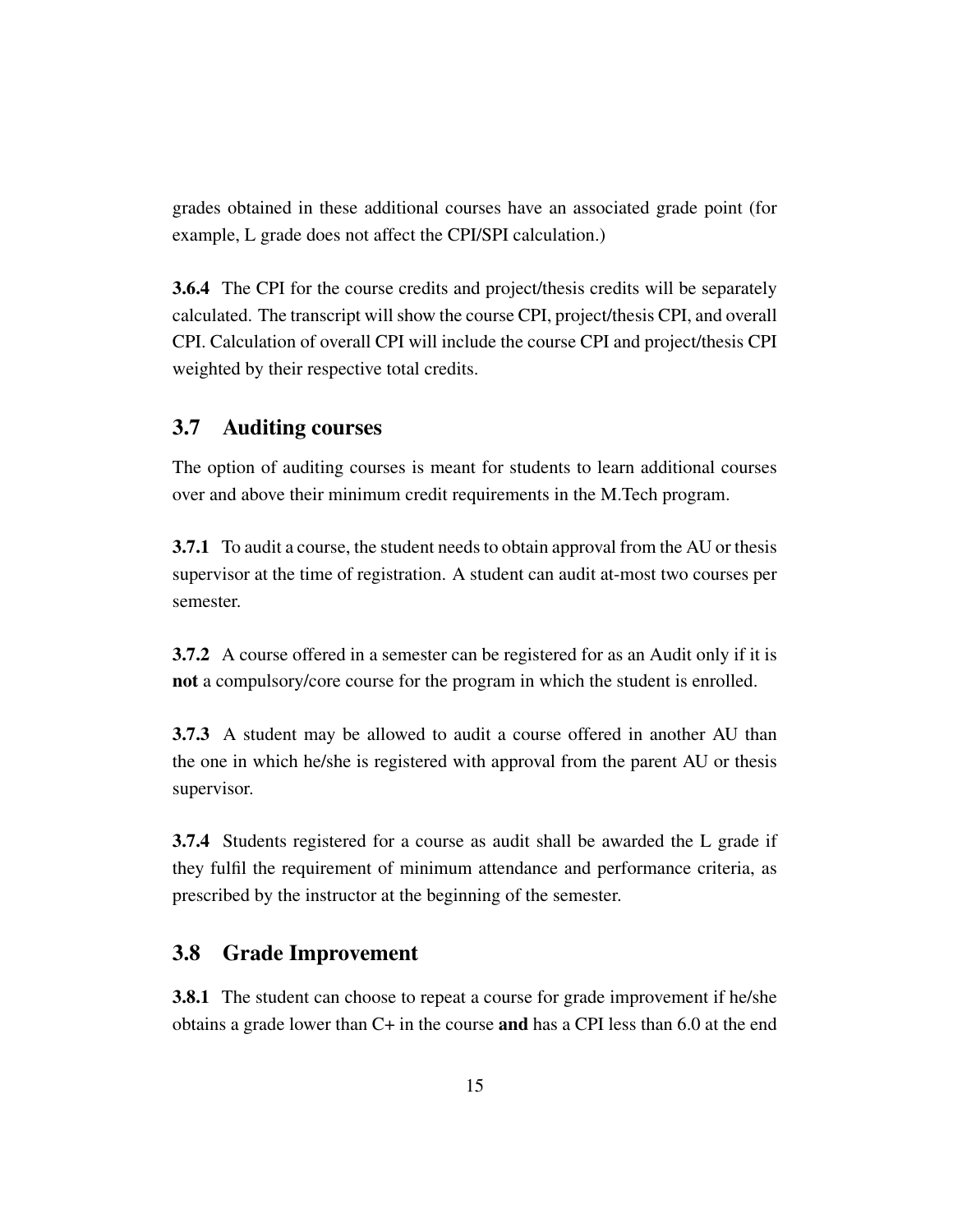| <b>Letter Grade</b> | <b>Grade Point</b> | <b>Remarks</b> | <b>Description</b>                   |
|---------------------|--------------------|----------------|--------------------------------------|
| $A^*$               | 10                 | Exceptional    | Exceptional performance and mas-     |
|                     |                    |                | tery of the subject. The $A^*$ grade |
|                     |                    |                | can only be given for core courses.  |
|                     |                    |                | This grade indicates an exceptional  |
|                     |                    |                | mastery over the subject when com-   |
|                     |                    |                | pared with students across multiple  |
|                     |                    |                | batches.                             |
| $A+$                | 10                 | Outstanding    | Outstanding mastery of the subject   |
|                     |                    |                | and applications.                    |
| $\mathbf{A}$        | 9                  | Excellent      | Excellent mastery of the subject and |
|                     |                    |                | applications.                        |
| $B+$                | 8                  | Very good      | Very good mastery and scholarship    |
|                     |                    |                | in the subject.                      |
| B                   | 7                  | Good           | Good mastery and scholarship in      |
|                     |                    |                | the subject.                         |
| $C+$                | 6                  | Average        | Acceptable understanding and mas-    |
|                     |                    |                | tery of the subject.                 |
| $\mathsf{C}$        | 5                  | Below average  | Below-average understanding and      |
|                     |                    |                | proficiency in the subject. Grade    |
|                     |                    |                | C is the minimum grade required      |
|                     |                    |                | for the evaluation of the final CPI  |
|                     |                    |                | of graduate students. If a graduate  |
|                     |                    |                | student secures a grade less than C, |
|                     |                    |                | the student shall replace/repeat the |
|                     |                    |                | course in the subsequent semester.   |

<span id="page-15-0"></span>Table 1: Letter grades with grade points that are passing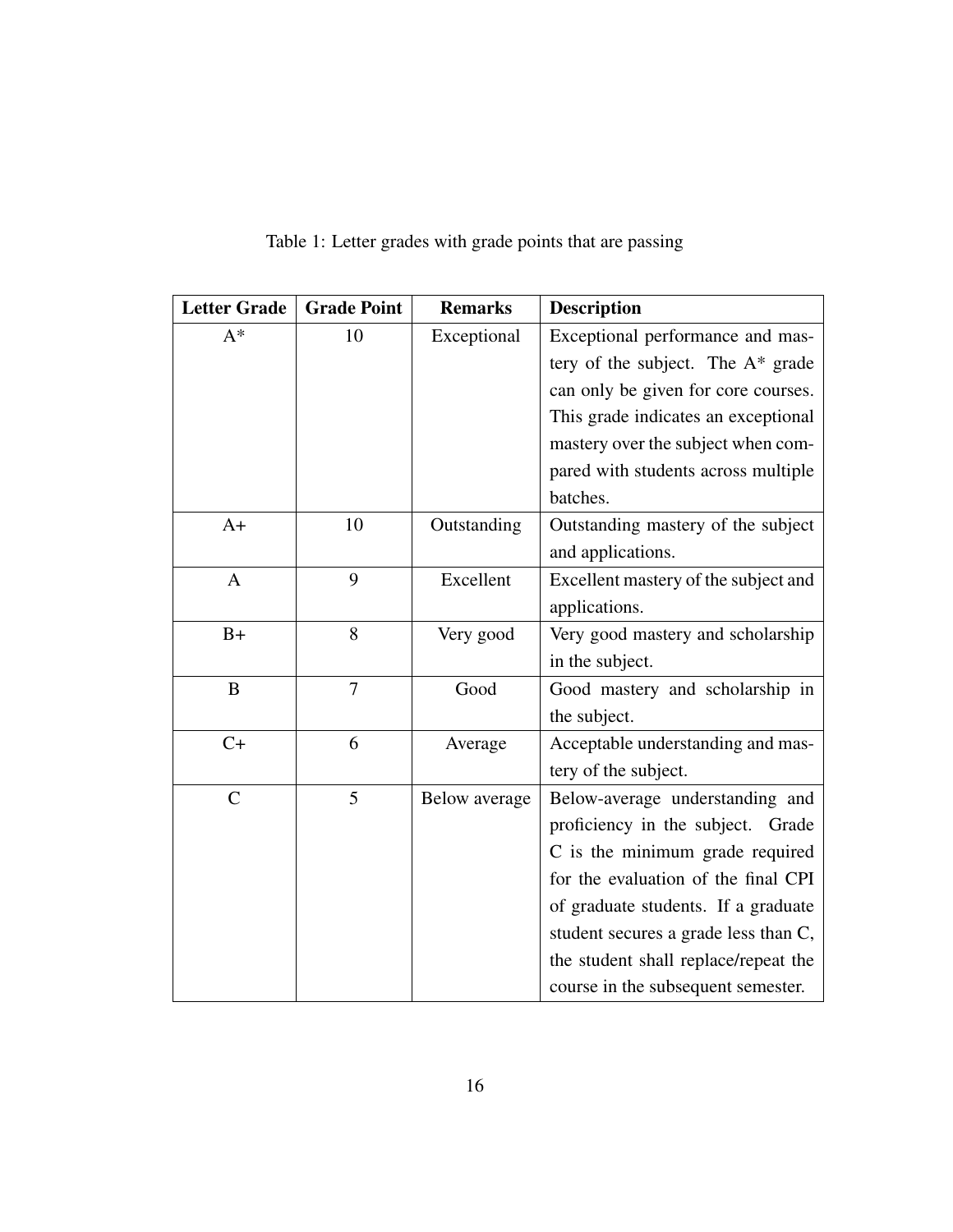<span id="page-16-0"></span>Table 2: Letter grades with grade points that require repeating the course

|                    |   | Letter Grade Remarks | <b>Description</b>                                         |
|--------------------|---|----------------------|------------------------------------------------------------|
| <b>Grade</b> Point |   |                      |                                                            |
|                    | 4 | Marginal             | Border-line understanding of the subject and marginal per- |
|                    |   |                      | formance.                                                  |
| E                  |   | Exposed              | A marginal understanding of some parts of the subject.     |

<span id="page-16-1"></span>Table 3: Letter grades with grade points that are failing grades

| Letter    | Grade       | <b>Remarks</b> | <b>Description</b>                                              |  |
|-----------|-------------|----------------|-----------------------------------------------------------------|--|
|           | Grade Point |                |                                                                 |  |
| F         | $\Omega$    | Poor           | The F grade indicates extremely poor and unsatisfactory         |  |
|           |             |                | perfromance in a course or project/thesis assessments. An F     |  |
|           |             |                | grade may also be assigned to a student for academic mal-       |  |
|           |             |                | practices at the discretion of the institute's disciplinary ac- |  |
|           |             |                | tions committee. The F grade appears in the transcript          |  |
| <b>FX</b> | $\Omega$    | Failed due     | Grade FX in a course is awarded if a student does not           |  |
|           |             | to low at-     | maintain the minimum required attendance in the lec-            |  |
|           |             | tendance       | tures/tutorials. This grade may also be awarded to the          |  |
|           |             |                | students having incomplete in-semester records on non-          |  |
|           |             |                | medical reasons. A student with FX grade in a given course      |  |
|           |             |                | is not permitted to take the end semester examination in that   |  |
|           |             |                | course. Such a student gets one more chance to register the     |  |
|           |             |                | same course to improve grades. The FX grade appears in          |  |
|           |             |                | the transcript. Refer Section 3.9 for details.                  |  |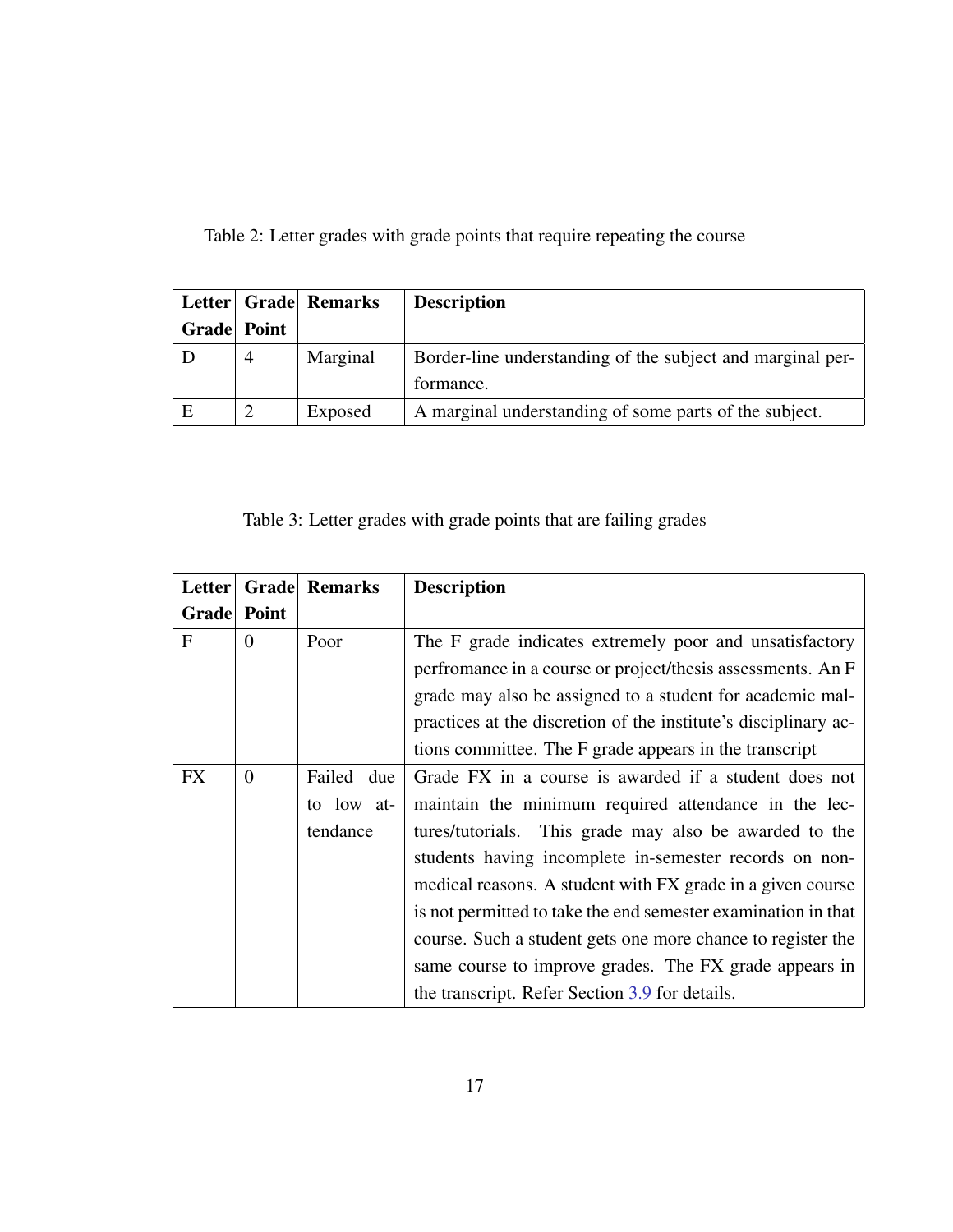<span id="page-17-1"></span>Table 4: Letter grades that are not associated with grade points

| Letter       | <b>Remarks</b> | <b>Description</b>                                             |  |
|--------------|----------------|----------------------------------------------------------------|--|
| Grade        |                |                                                                |  |
| P            | Pass           | This grade is solely for Pass/Fail courses and represents sat- |  |
|              |                | isfactory performance. The student aquires the credits as-     |  |
|              |                | signed for this course upon getting a P grade.                 |  |
| $\mathbf{F}$ | Fail           | In the context of courses for which a Pass/Fail grade can      |  |
|              |                | be assigned, this grade represents an unsatisfactory perfor-   |  |
|              |                | mance. The student does not aquire credits and needs to        |  |
|              |                | re-register for and complete the course in a subsequent        |  |
|              |                | semester.                                                      |  |

of a semester and has been permitted by the SPGC to continue in the program on academic probation.

3.8.2 For grade improvement, a student has to re-register for the course in a subsequent semester if the course is offered. The new grade obtained upon repeating the course will replace the older grade for CPI calculation. However both the old grade and the new grade will appear on the transcript and will reflect in the SPI calculated for the corresponding semester in which each grade was obtained.

3.8.3 The student can avail this option only for two courses in the entire program and only once for a specific course. Grade improvement can only be availed for courses. It cannot be availed for project/thesis work.

## <span id="page-17-0"></span>3.9 Rules Regarding Class Attendance

3.9.1 Grade FX in a course is awarded if a student does not maintain the prescribed attendance requirements for the course. If the attendance of the student,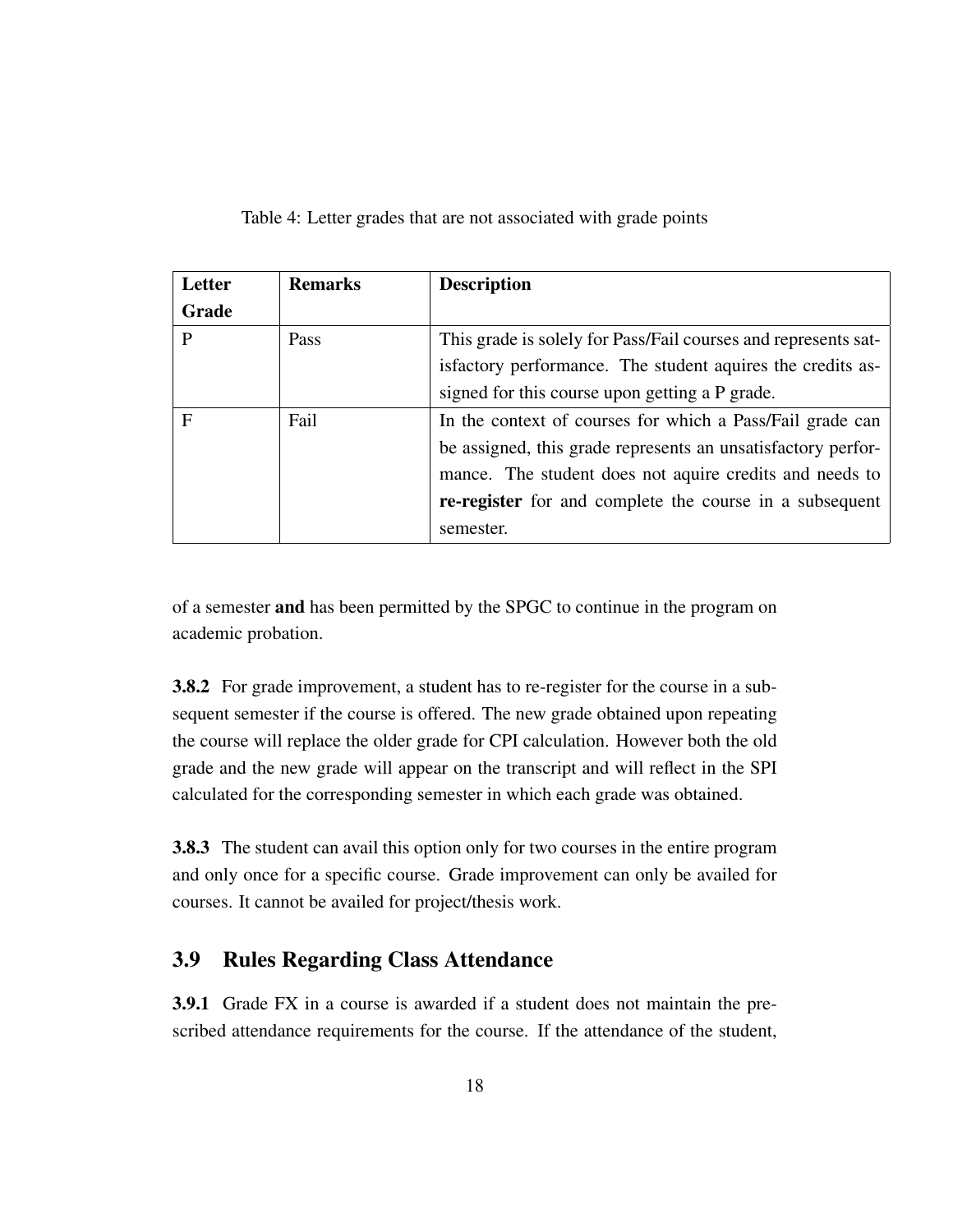<span id="page-18-0"></span>Table 5: Letter grades that are not associated with grade points

| Letter                    | <b>Remarks</b> | <b>Description</b>                                                         |  |  |
|---------------------------|----------------|----------------------------------------------------------------------------|--|--|
| Grade                     |                |                                                                            |  |  |
| Incomplete<br>I           |                | Grade I is awarded in a lecture/lab course if a student has satisfactory   |  |  |
|                           | (course)       | performance, but has not appeared for the end-semester examination         |  |  |
|                           |                | on medical grounds, or performed poorly/did not appear in the end-         |  |  |
|                           |                | semester examination due to unavoidable circumstances. The student         |  |  |
|                           |                | has to appear in the end semester examination when the course is of-       |  |  |
|                           |                | fered next or when the exam is offered next; otherwise, this grade will    |  |  |
|                           |                | be converted to grade F. Grade I will then be converted into a perfor-     |  |  |
|                           |                | mance grade depending on the overall performance in the course.            |  |  |
| Incomplete<br>(project or |                | In the context of a project/thesis work, the grade I can be awarded if     |  |  |
|                           |                | the assessment (presentation/defence) remains incomplete on medical        |  |  |
| thesis)                   |                | grounds or due to other unavoidable circumstances. In such a case,         |  |  |
|                           |                | the student has to re-appear for the assessment and the grade will be      |  |  |
|                           |                | converted to a letter grade depending on the performance of the student.   |  |  |
|                           |                | (Refer Section 4 for details regarding project/thesis assessment)          |  |  |
| Withdrawn<br>W            |                | This grade is assigned when the student drops a course or the course       |  |  |
|                           |                | is withdrawn after the initial course adjustment period and before the     |  |  |
|                           |                | course drop deadline specified in the academic calendar. This grade        |  |  |
|                           |                | appears in a student's transcript but no credits are assigned.             |  |  |
| L                         | Audit          | Students registered for a course as audit shall be awarded grade L if they |  |  |
|                           |                | fulfill the requirement of duly satisfactory performance as prescribed by  |  |  |
|                           |                | the Instructor. If a student does not qualify for the grade L, it will be  |  |  |
|                           |                | assumed that the course has been dropped by that student and will not      |  |  |
|                           |                | appear in the transcript. (Ref Section 3.7 for details)                    |  |  |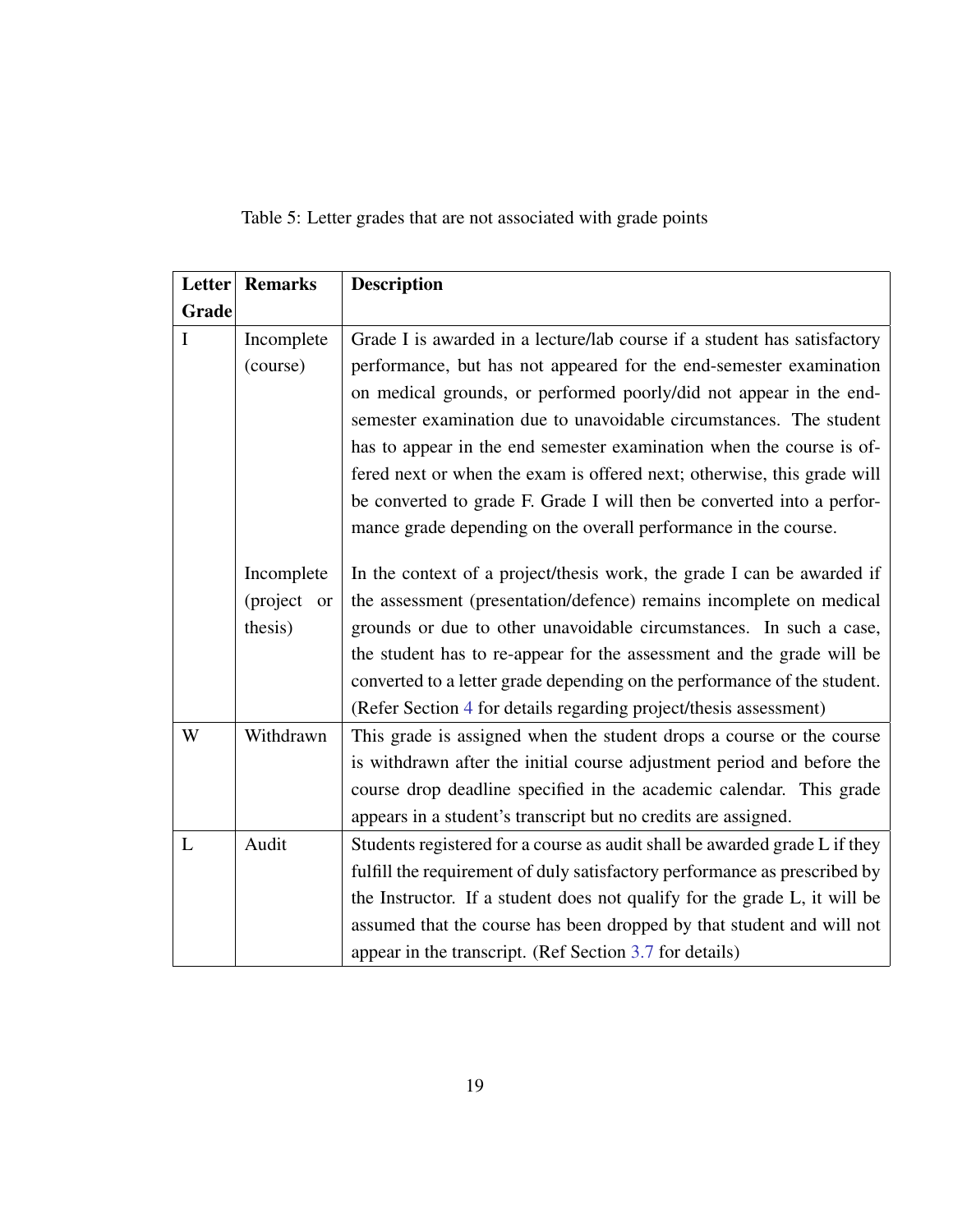as counted with effect from the first contact hour, falls below the minimum attendance requirement prescribed by the instructor at the beginning of the semester, the instructor may award the student an FX grade in that course. This grade may also be awarded to the students having incomplete in-semester records without prior intimation to the academic office.

3.9.2 The FX grade is typically declared in the first week of November for the Autumn semester courses and in the first week of April for Spring semester courses, or as announced by the academic office.

3.9.3 A student with grade FX in a given course is not permitted to take the end semester examination in that course. Such a student gets one more chance to register for the same course to improve grades. The FX grade is counted as a backlog and appears on the student's transcript.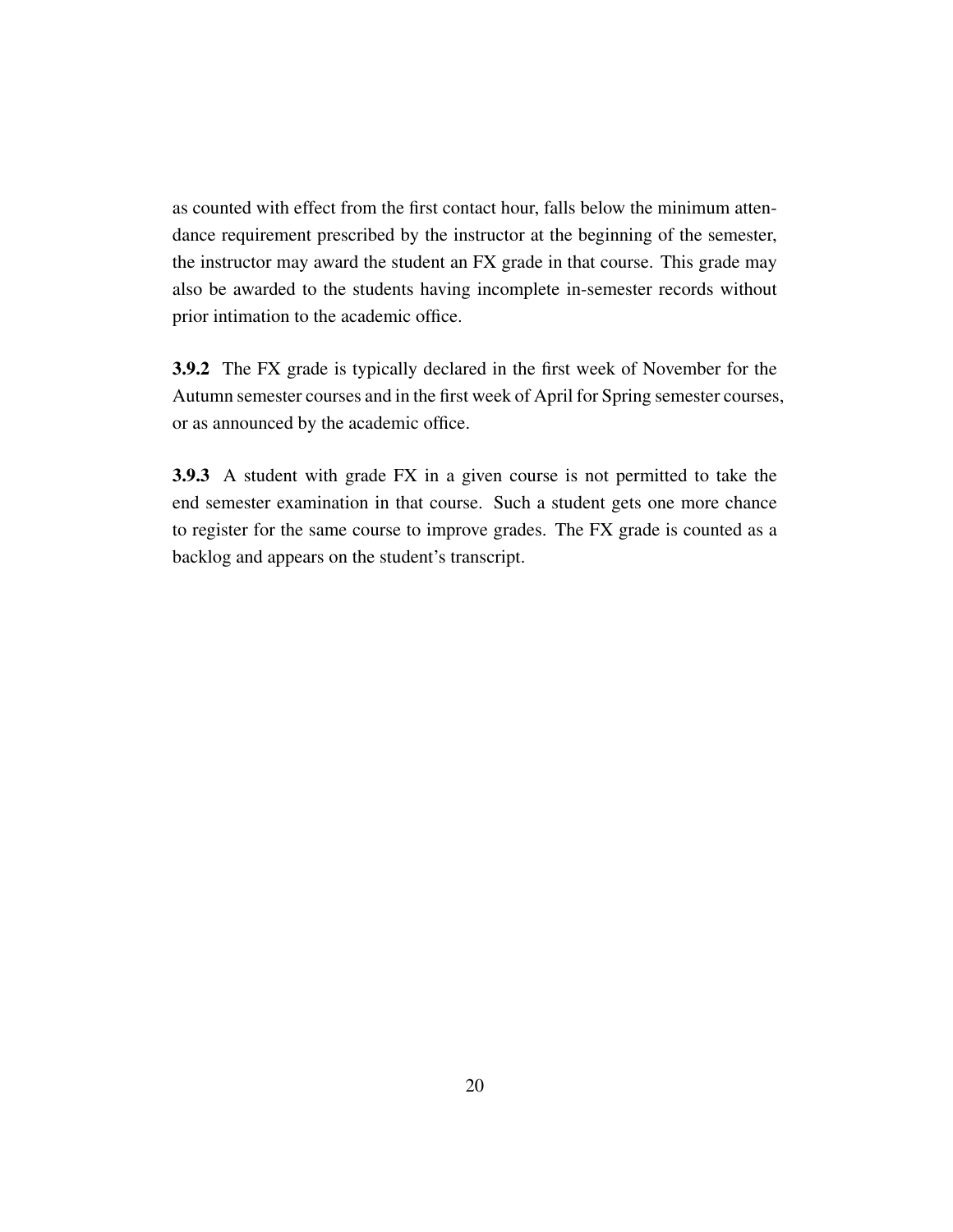# <span id="page-20-0"></span>4 Project/Thesis

The M.Tech project/thesis is an important component of the M.Tech program and a significant fraction of the total credits are reserved for the project/thesis.

## <span id="page-20-1"></span>4.1 Allotment of Project

4.1.1 Each student is expected to have a thesis supervisor and a topic for their project/thesis work assigned typically by the end of the first semester. The AU will oversee this process.

4.1.2 The project/thesis supervisor should be a faculty belonging to the same AU to which the student is admitted.

4.1.3 In addition to the supervisor, one or more Co-supervisor(s) can be assigned for the project with the approval of the AU at the recommendation of the supervisor. The Co-supervisor(s) can be faculty members from the same AU or a different AU.

4.1.4 In case of unavailability of the supervisor during the course of the project work or during the final assessment, the AU shall make alternative arrangements for guidance to the student during the supervisor's absence.

## <span id="page-20-2"></span>4.2 Registration and Assessment Timelines

4.2.1 The M.Tech project work and its assessment is divided into two stages: Stage-I and Stage-II with the timelines as summarized in Table [6.](#page-21-1)

<span id="page-20-3"></span>4.2.2 Stage-I and Stage-II of the project together account for a certain number of credits as specified by the program. The minimum number of credits that can be assigned for each stage is 12. The student has to register for these credits at the beginning of the semester as per the timelines summarized in Table [6.](#page-21-1)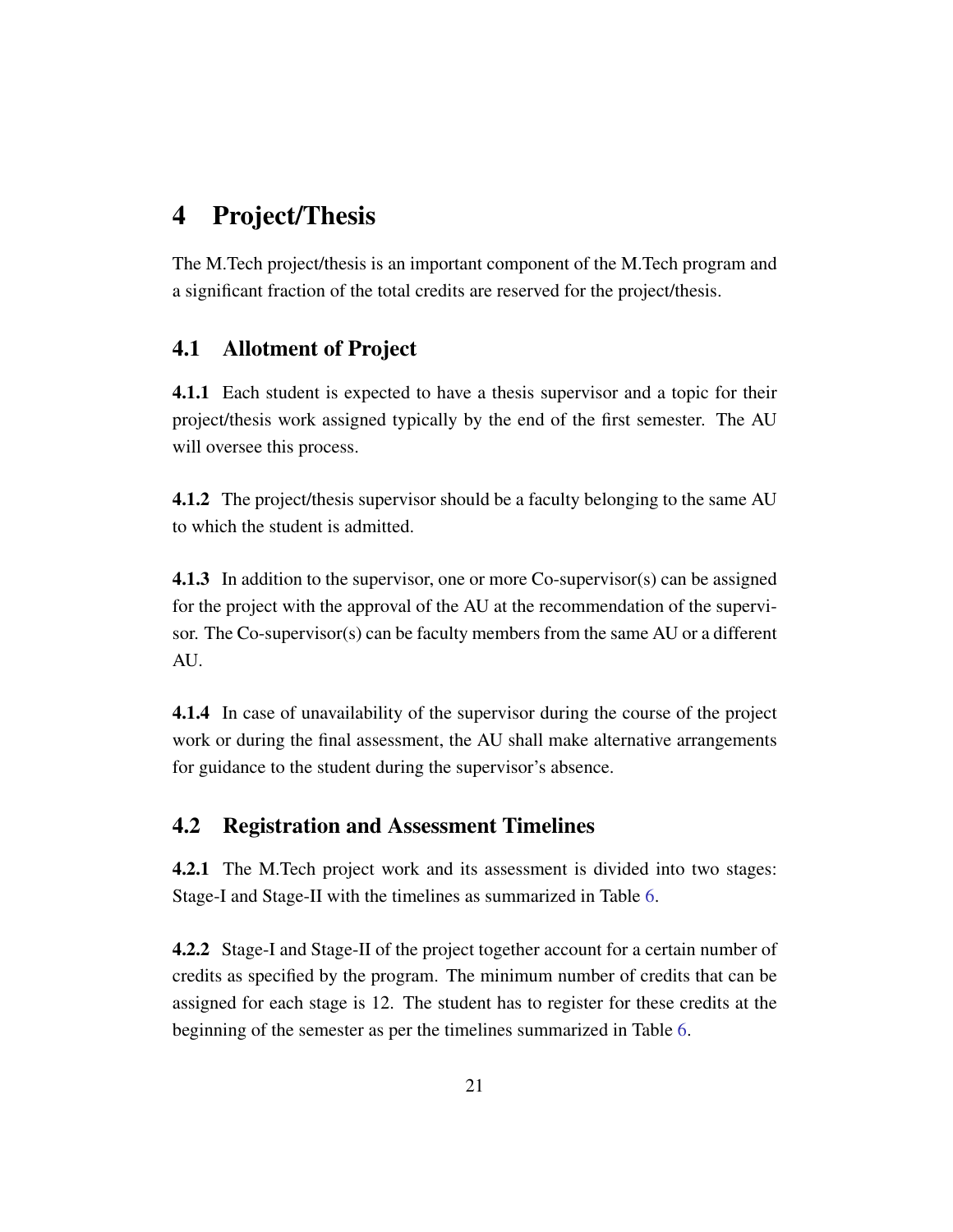<span id="page-21-1"></span>Table 6: Timelines for the project/thesis work and assessment

| <b>Project/Thesis Stage</b> | <b>Registration</b> | <b>Assessment timeframe</b>                                                                                  |
|-----------------------------|---------------------|--------------------------------------------------------------------------------------------------------------|
| Stage I                     |                     | Start of the 3 <sup>rd</sup> semester $\vert 1^{st}$ October to 30 <sup>th</sup> November (3 <sup>rd</sup> ) |
|                             |                     | semester)                                                                                                    |
| Stage II (Final stage)      |                     | Start of the 4 <sup>th</sup> semester $\vert$ 1 <sup>st</sup> May to 15 <sup>th</sup> May (towards the       |
|                             |                     | end of the $4th$ semester)                                                                                   |

## 4.3 Committee for Project Evaluation

At each stage of the project, a committee is to be formed for evaluation of the project work consisting of members as summarized in Table [7.](#page-22-1)

- (a) The Internal Examiner is a faculty from the same AU who is not the student's supervisor or co-supervisor.
- (b) The External Examiner can be a faculty member from a different AU of the institute or a faculty/researcher from another institute or industry with relevant experience in the project's subject area. For the stage II evaluation committee, the inclusion of an external examiner is desirable. However, in case of difficulty in finding an external examiner in the required areas, an additional internal examiner may be appointed in place of the external examiner subject to the approval of the AU.
- <span id="page-21-0"></span>(d) The Chairperson is a faculty from other AU of the institute. The chairperson is responsible for overseeing the proceedings of the final presentation/assessment and ensuring that the assessment is carried out in a fair and systematic manner. For cases where it is not possible to appoint a chairperson from a different AU, an existing internal examiner in the committee can be appointed as the chairperson with prior approval from the AU.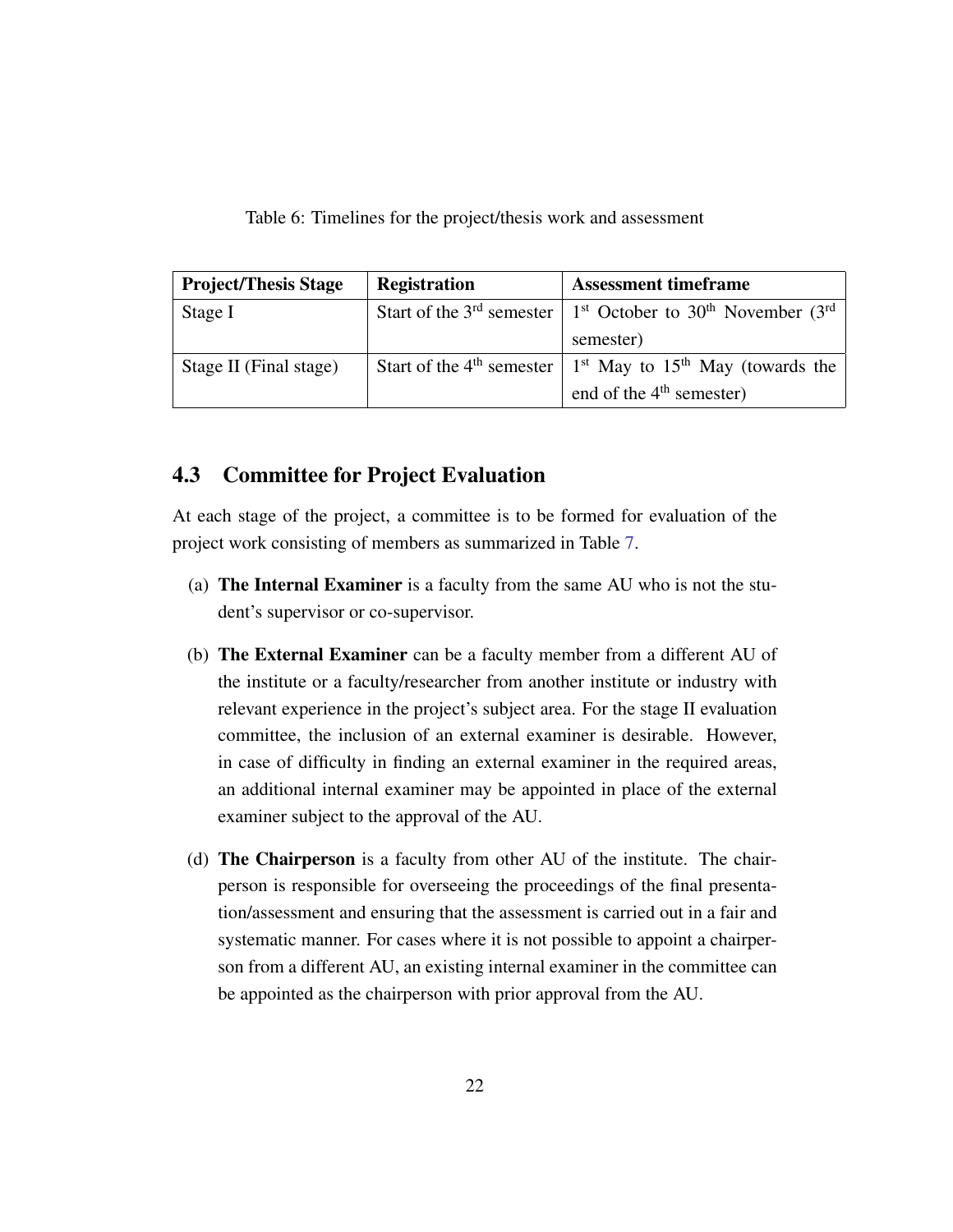<span id="page-22-1"></span>Table 7: Composition of the Project Evaluation Committee at each Stage of the project/thesis work

| <b>Project Stage</b>   | <b>Evaluation Committee</b>                  |  |
|------------------------|----------------------------------------------|--|
|                        | 1. Supervisor                                |  |
| Stage-I                | 2. Co-supervisor(s) (if any)                 |  |
|                        | 3. An Internal Examiner (from the parent AU) |  |
|                        | 1. Supervisor                                |  |
|                        | 2. Co-supervisor(s) (if any)                 |  |
| Stage-II (Final stage) | 3. An Internal Examiner (from the parent AU) |  |
|                        | 4. An External Examiner                      |  |
|                        | 5. A Chairperson                             |  |

## 4.4 Report/Thesis

4.4.1 At each stage, the student is required to submit a detailed document describing the work done during this stage (including the details of background study and references, scope of the project and future work). For Stage-I, such a document is referred to as the Stage-I Report. For Stage-II, the document is referred to as the M.Tech Thesis, as this is the final document describing the complete project. The AU may prescribe a format for the report/thesis.

<span id="page-22-0"></span>4.4.2 A student is required to submit soft copies (electronically) of the report/thesis at least two weeks prior to the date of assessment to the Supervisor (for perusal and modification) and at-least one week prior to the date of assessment to the evaluation committee for examination at each stage.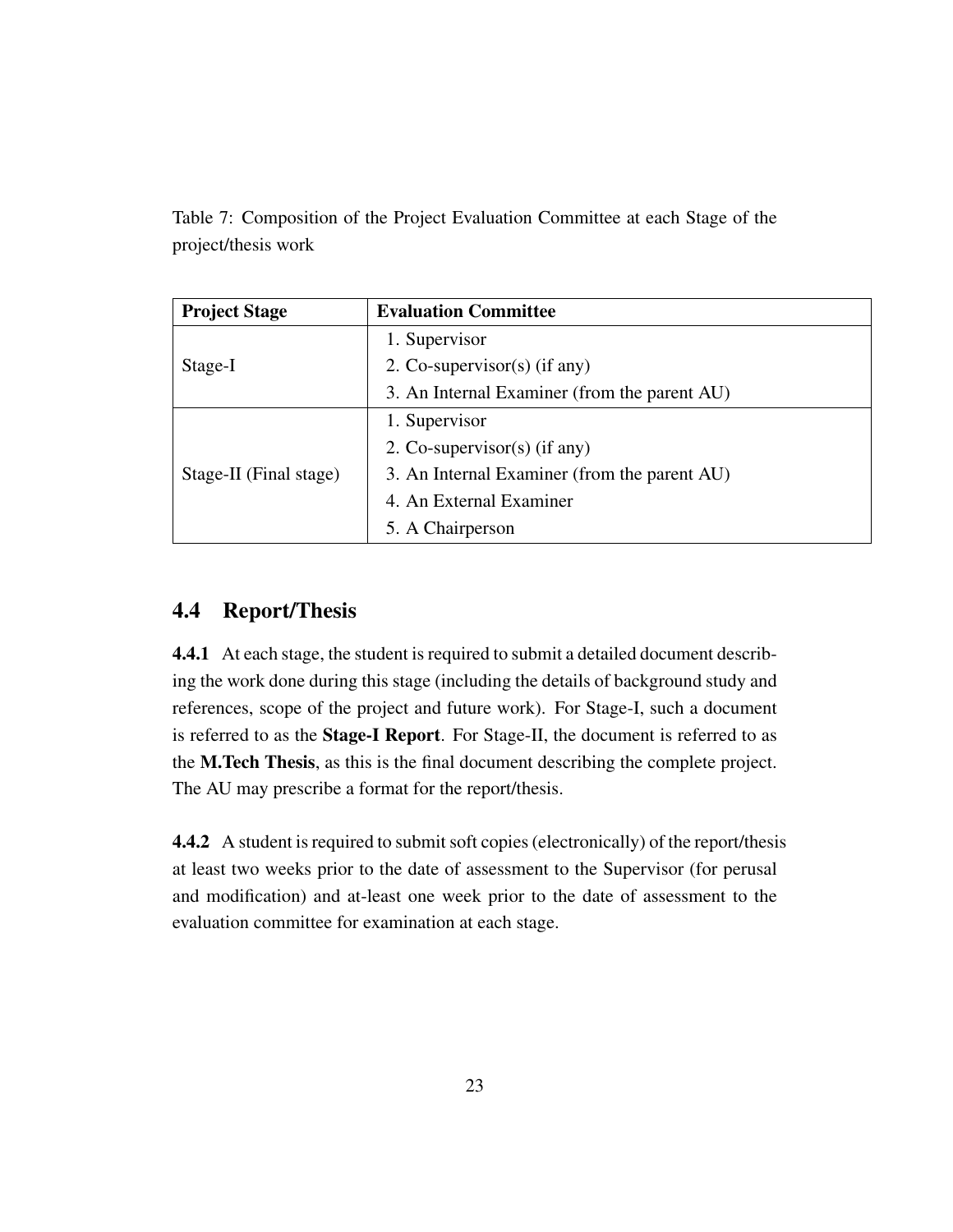## 4.5 Presentation/Defence

4.5.1 The assessment at each stage is based on the report/thesis submitted by the student and a presentation made by the student to the evaluation committee. For Stage I, such a presentation is referred to as the Stage I Presentation whereas for Stage-II this is referred to as the M.Tech Defence.

4.5.2 The date of the presentation/defence is to be decided with the mutual agreement of the evaluation committee members and the student while adhering to the timeframes summarized in Table [6.](#page-21-1) The arrangements for the conduct of the presentation/defence are to be made by the respective AU.

4.5.3 Upon completion of the presentation/defence at each stage, the final grade report is to be submitted by the evaluation committee to the academic office by the due deadline as summarized in Table [6,](#page-21-1) or as announced by the Academic Office.

## <span id="page-23-0"></span>4.6 Grading Policy

4.6.1 For each stage of the project/thesis assessment, a letter grade ranging from A+ to E can be assigned (having grade points as described in Tables [1](#page-15-0) and [2\)](#page-16-0). The grades F and FX cannot be assigned for project/thesis work. The grade I (Incomplete) may be awarded if the evaluation remains incomplete for reasons as described in Table [5.](#page-18-0)

4.6.2 The minimum passing grade in each stage of assessment is C+. In case a student fails to get the minimum passing grade in the assessment, they need to complete the additional work and modifications as suggested by the evaluation committee and undergo the assessment again. The date of the re-assessment must be within two months from the date of the first assessment and is decided by the committee and the AU. No grade restriction will be imposed for the re-assessment. If the student fails to get the minimum passing grade in the re-assessment too, he/she must re-register for Stage I evaluation and repeat that stage completely.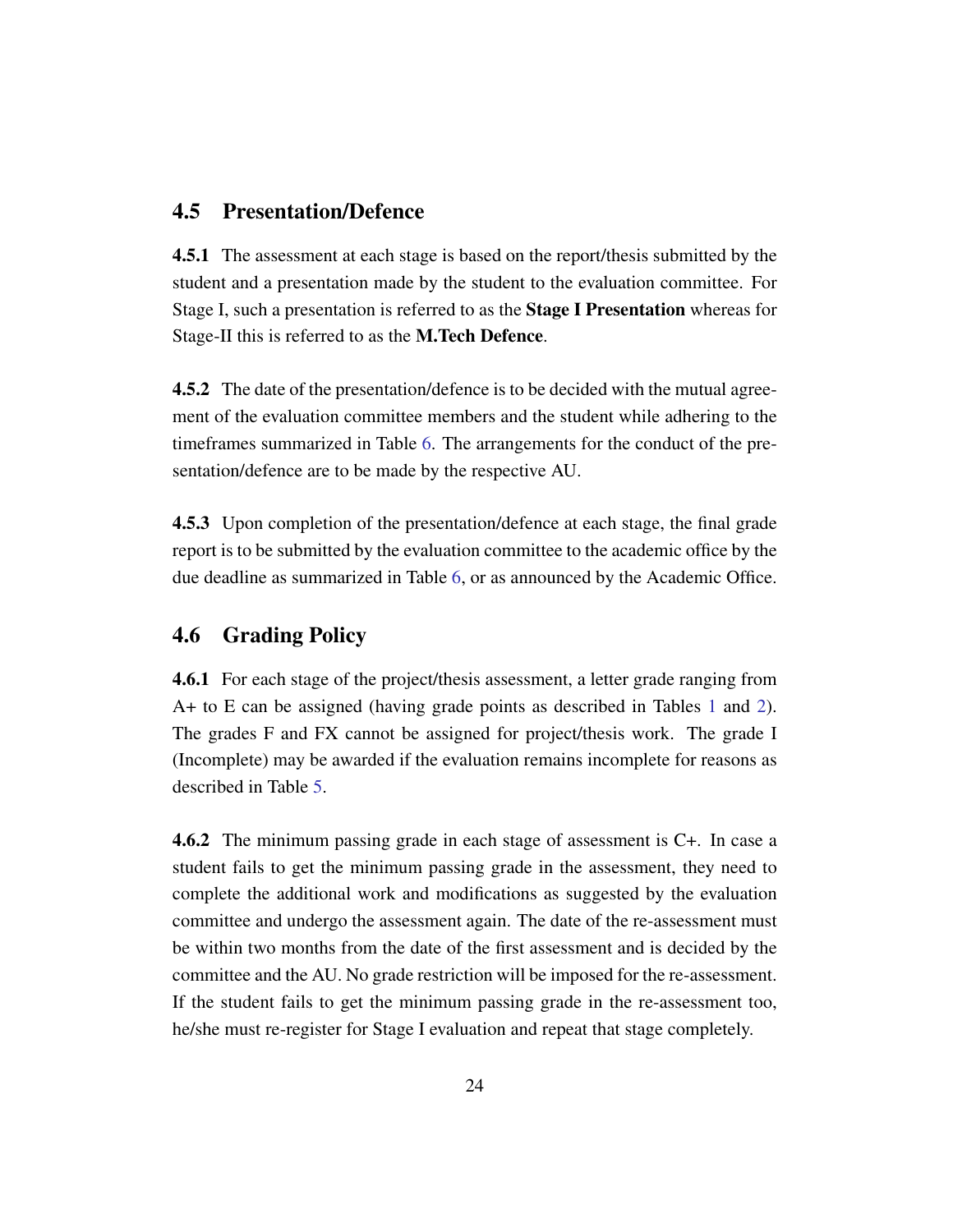4.6.3 The grade points obtained for Stage I and Stage II contribute towards the SPI calculated for the corresponding semester. However, the course CPI and Project CPI are calculated separately. The final transcript would show the Course CPI, Project CPI and the Overall CPI. In case of a re-assessment, the new grade points obtained after the re-assessment will replace the old grade points in the CPI calculation.

#### <span id="page-24-0"></span>4.7 Thesis Submission

4.7.1 After the successful completion of the stage II assessment (M.Tech defence), the student is required to incorporate changes suggested by the committee (if any) into the thesis and submit the final copy of the thesis document (including an approval sheet signed by the evaluation committee members). The submission must be made in electronic format (as a single pdf document including the approval sheet) to the academic office, the committee members and the institute library for archival.

4.7.2 At the time of final thesis submission, the student has to submit a duly filled thesis submission form to the academic office along with provisional clearances from the Accounts section and hostel.

4.7.3 The deadline for submission of the final thesis is one week after the date of the final defence. A request for extension of this deadline can be made by writing to the academic office citing valid reasons. If a student fails to submit the thesis by the due deadline without seeking an extension a-priori, the final transcript and the award of the M.Tech degree certificate may be withheld.

#### <span id="page-24-1"></span>4.8 Rules regarding Extensions

**4.8.1** When the report/thesis of any stage is not submitted by the due deadline specified in the academic calendar, the student is required to make specific request to the AU for an extension citing the reasons for delay.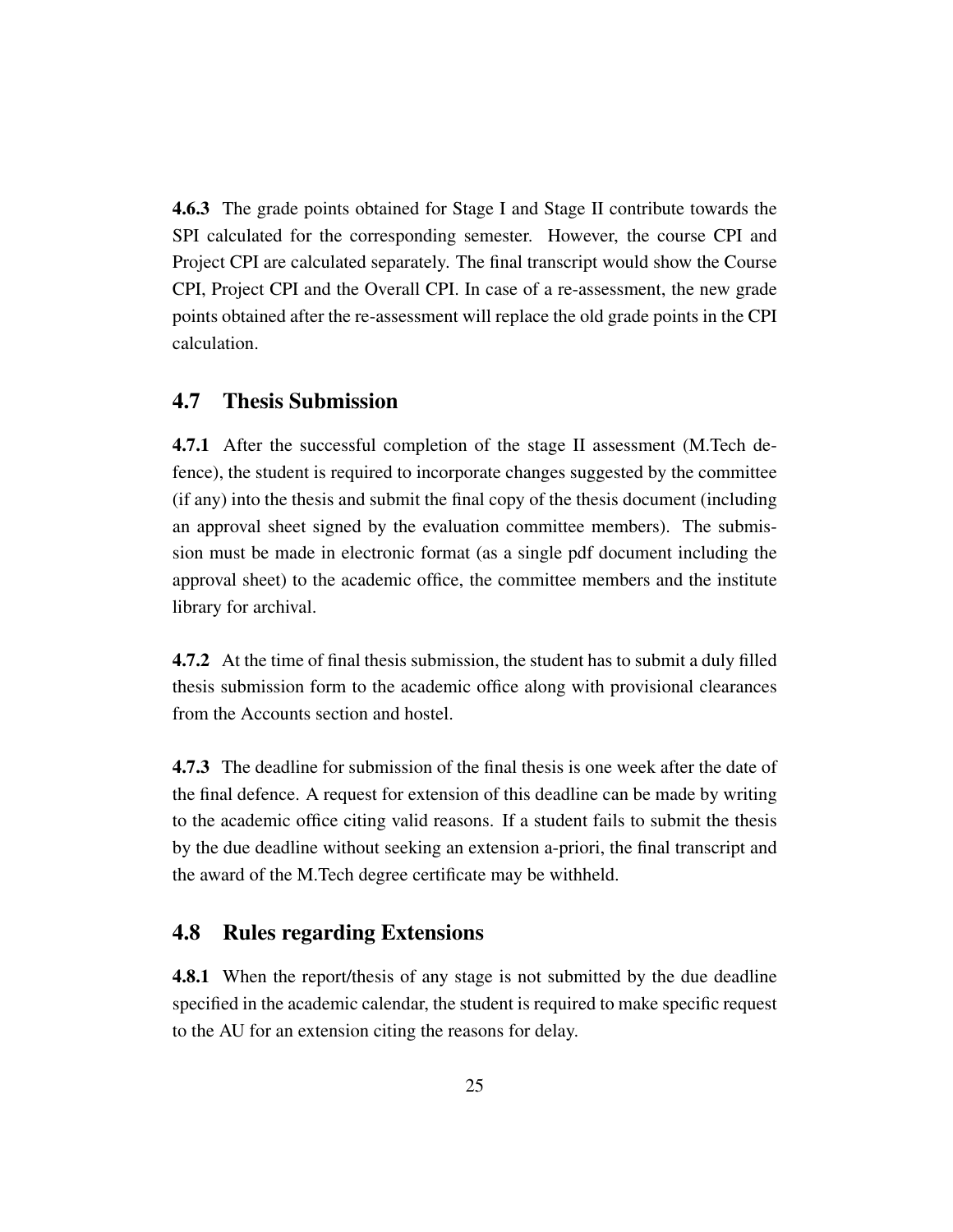4.8.2 The request should be made a-priori, at least 15 days before the last date for assessment as announced in the academic calendar. The request may be approved by the AU.

4.8.3 If a student seeks an extension for the Stage-I assessment, the student is required to pay the institute fees and formally register for the next semester if the proposed date of the assessment is beyond the registration deadline for the following semester.

4.8.4 There will be no grade penalty or restriction for delayed assessment or re-examination (in case of unsatisfactory performance) for Stage-I and Stage-II assessments.

4.8.5 The decision of providing hostel accommodation for students on extension may be taken independently by the Dean (SA).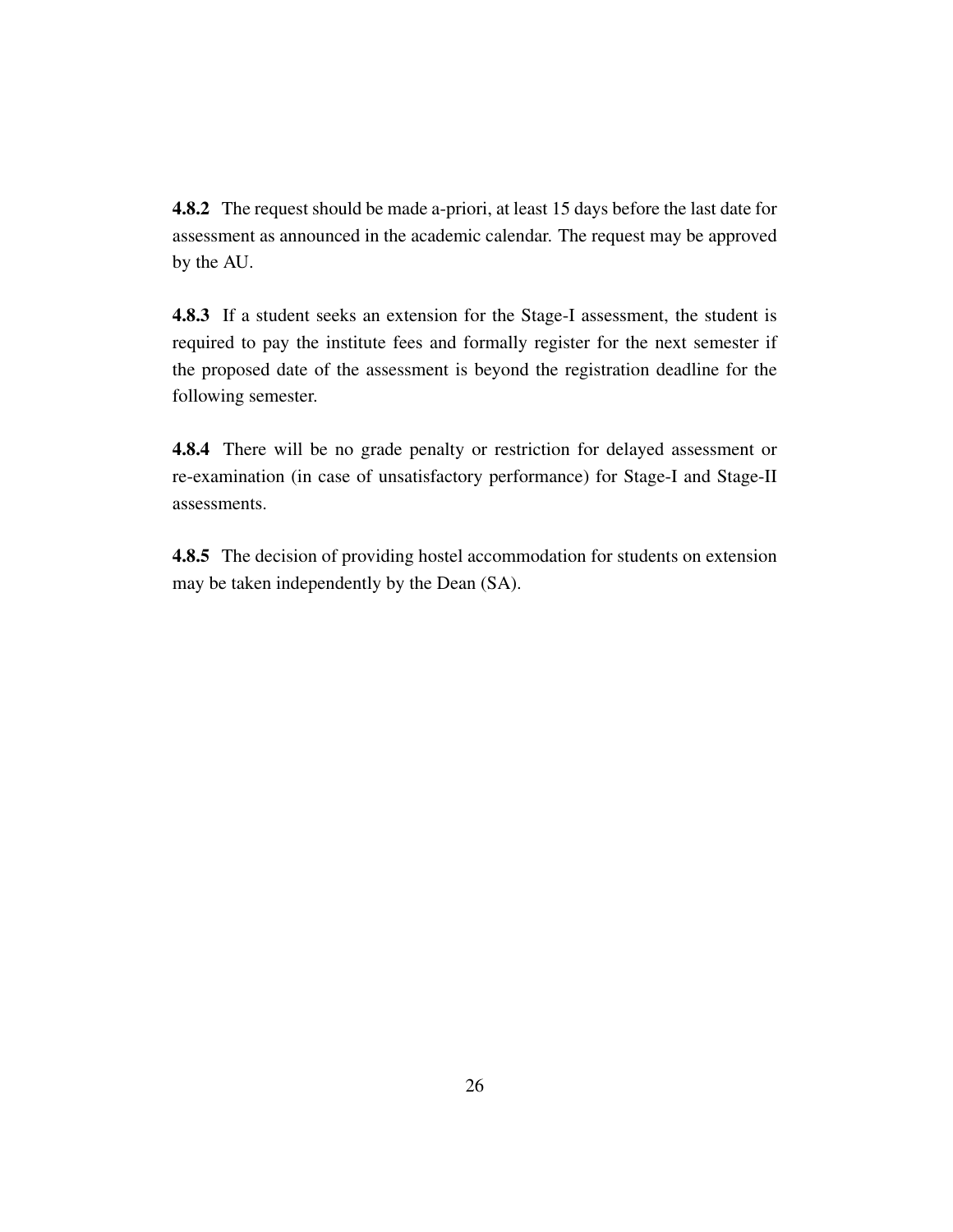# <span id="page-26-0"></span>5 Academic Probation

5.0.1 At the end of each semester, a student must maintain a course CPI of 6.0 or higher. If the course CPI falls below 6.0, the student will be kept on academic probation for one semester.

5.0.2 If a student who is already on academic probation is unable to obatin a course CPI greater than or equal to 6.0 at the end of the probation semester, then he/she is liable to be terminated from the M.Tech program. However, the student can appeal to the Chairperson, Senate for reconsideration of termination.

5.0.3 The students who are under academic probation may continue to be assigned Teaching Assistantship (TA) duties, and be paid Teaching Assistantship at the rates applicable to them. Students, however, may appeal for a relaxation in the assigned TA duty to the concerned AU. If approved, such students will continue to be paid Teaching Assistantship at the rates applicable to them.

# <span id="page-26-1"></span>6 Temporary Discontinuation

In genuine cases, if the AU recommends temporary discontinuation after course work or project Stage-I, the SPGC may take a decision on merits for permitting such temporary discontinuation. Such cases will be governed by the following rules. However, the student has to submit the following certificates at the time of rejoining the program:

#### 6.0.1 When a break is permitted on medical ground

(a) The student should submit a fitness certificate from the Medical officer of the institute or an authorized medical practitioner.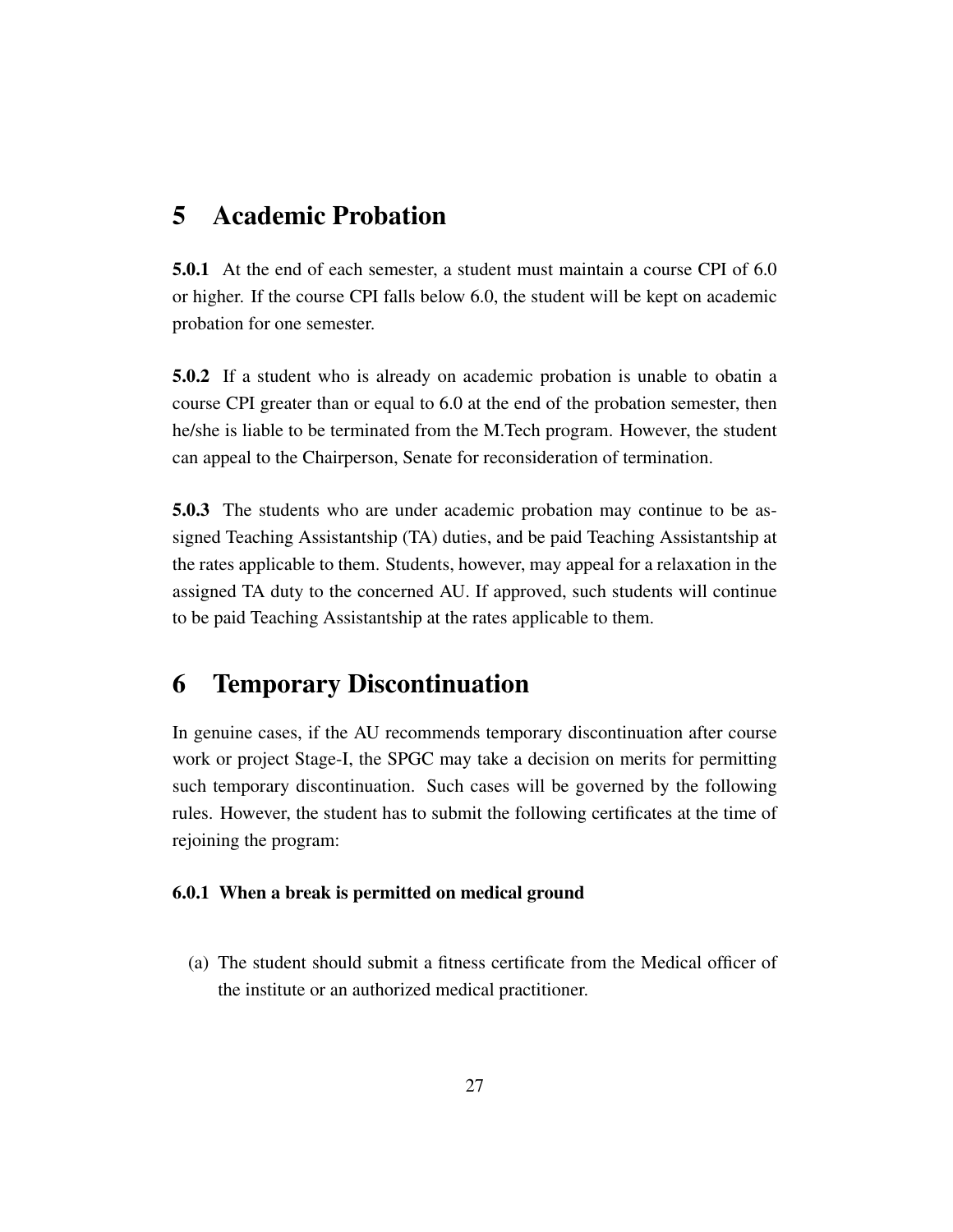(b) He/she should submit a joining report through the Head/Coordinator of the AU.

6.0.2 In all other cases when the break is not on medical grounds, the request for temporary discontinuation may be considered on a case-to-case basis, taking the cited reasons into account. All such requests should be forwarded through the AU to the SPGC for approval. The student has to submit the relevant documents at the time of rejoining.

6.0.3 When a student rejoins and commences his/her project, the student has to give a seminar on the topic of his/her project before a panel of examiners duly constituted by the AU. If the panel is satisfied that the student can continue with the original project, the student will be permitted to continue and submit a detailed program for the remaining project/thesis work to the SPGC through the panel. If the panel is not satisfied, the student will have to register for the project/thesis work afresh and will have to work for a new project/thesis work. The student will submit a detailed program for the project/thesis work through the panel.

# <span id="page-27-0"></span>7 Maximum Program Duration

A student must complete the coursework within two years from the date of joining the M.Tech program, and must fulfill all credit requirements (including project/thesis assessment) within four years from the date of joining the program to be eligible for the award of the M.Tech degree. The maximum program duration is irrespective of temporary discontinuation or academic probation period. (refer to Section [5](#page-26-0) for minimum CPI requirements).

# <span id="page-27-1"></span>8 Vacation/Leave Rules

8.0.1 Students are entitled to the following leaves during the vacation period:

1. Winter vacation period as announced in the institute's academic calendar.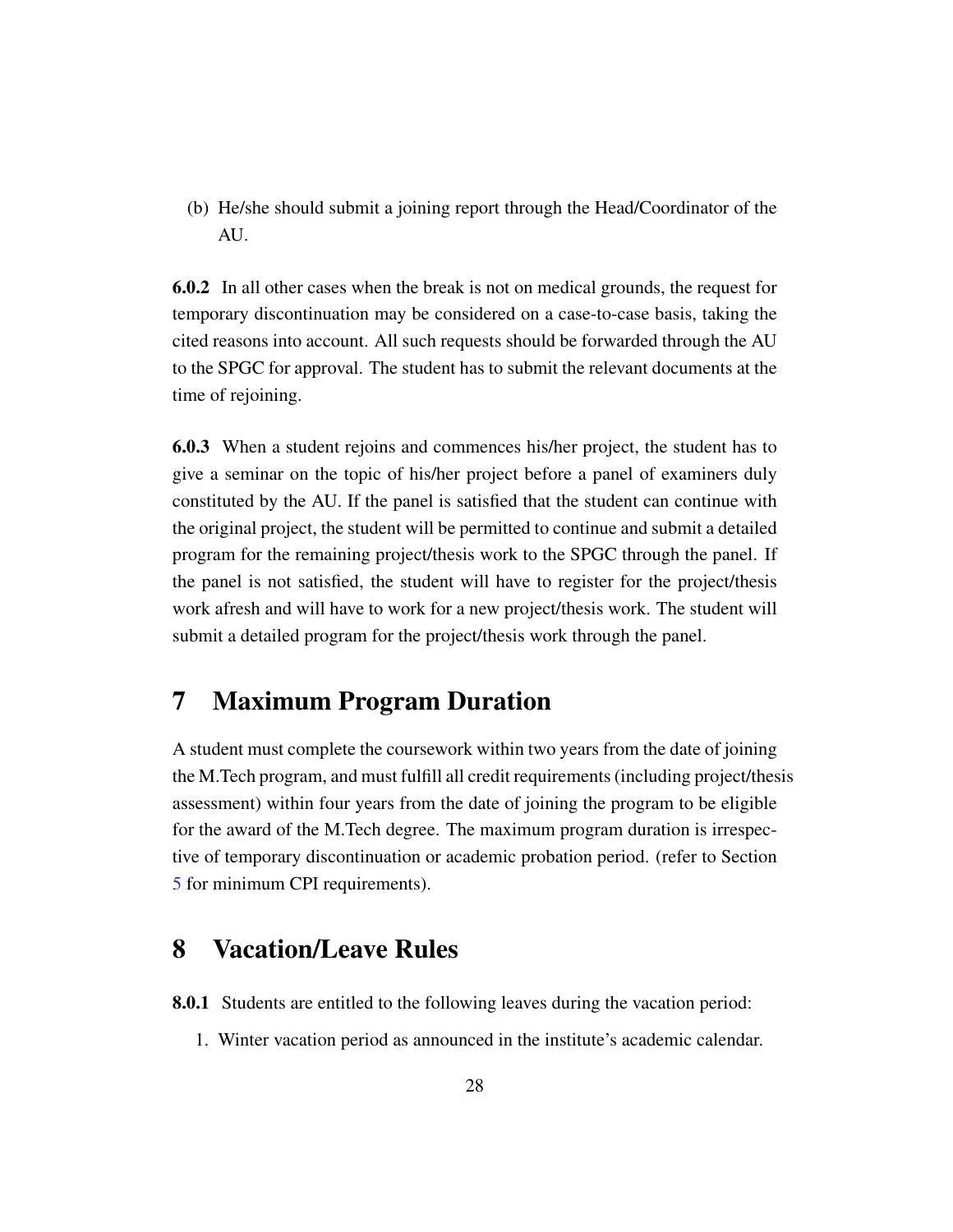2. Summer break after the second semester (for a maximum period of 15 days).

8.0.2 In addition to vacation leave, students are entitled for a maximum of 30 days leave in addition to public holidays, during the entire tenure of the program.

8.0.3 Special leave to attend seminars/conferences in India or abroad with regard to their project work or to present research papers, is admissible as summarized in Table [8.](#page-28-3)

| <b>Duration</b><br>Event                                                 |             | Stipend/Assistantship | <b>Sanctioning/Approving au-</b> |  |  |
|--------------------------------------------------------------------------|-------------|-----------------------|----------------------------------|--|--|
|                                                                          |             |                       | thority                          |  |  |
| Conference $/ 5$ working                                                 |             | Yes                   | Head/Coordinator of the AU       |  |  |
| Seminar <sup>†</sup>                                                     | days<br>per |                       |                                  |  |  |
|                                                                          | semester    |                       |                                  |  |  |
| †Academic leave in excess of above shall be considered by the Dean (Aca- |             |                       |                                  |  |  |
| demic Programs) on the recommendation of the AU.                         |             |                       |                                  |  |  |

<span id="page-28-3"></span>Table 8: Special Leave for attending conferences and workshops

# <span id="page-28-0"></span>9 Miscellaneous

## <span id="page-28-1"></span>9.1 Requirements for Running an Elective Course

<span id="page-28-2"></span>For a course to be run as a Department Elective or Institute Elective, at-least five students should be registered for the course. If less than five students are registered for an elective course, the course may be allowed to run with the approval of the Dean (Academic Programs) at the recommendation of the AU on a case-by-case basis.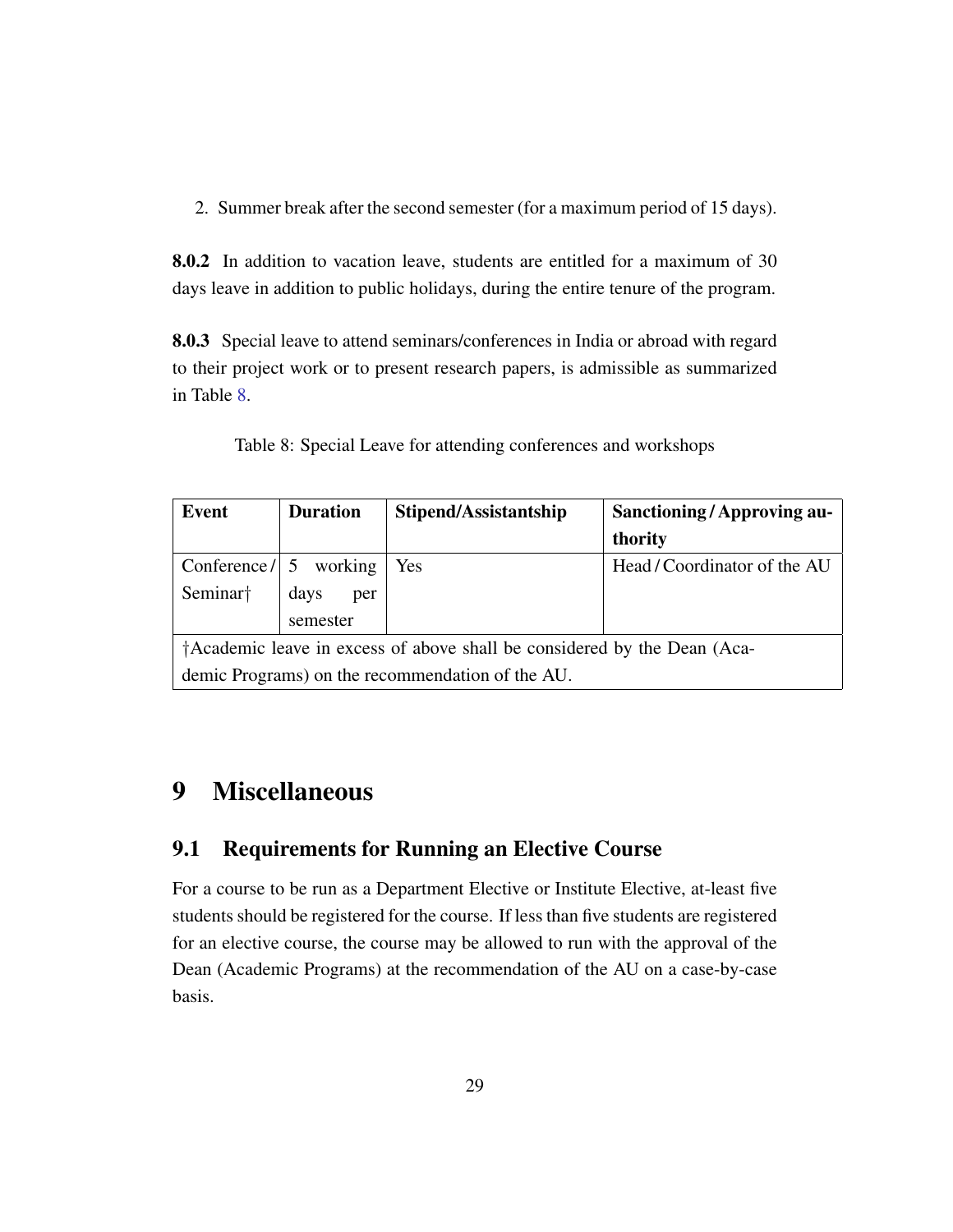#### 9.2 Conversion from an M.Tech Program to a Ph.D Program

If a student who is pursuing a full-time M.Tech programme in the institute also fulfills the minimum qualifications prescribed for admission to any specific Ph.D. programme of the institute and wishes to change over to a Ph.D. programme, he/she may be permitted to do so provided the student has obtained a CPI of 8.0 or above after having registered for full credits of coursework in the first two semesters. The student(s) shall apply for the change over by the end of the second semester through the AU, who shall forward the applications to the SPGC with its recommendations.

## <span id="page-29-0"></span>9.3 Research Involving Human Participation

Students whose research work involves human participation (either directly or indirectly), should obtain approval of the Dean (AP) prior to the start of the study or the component of the study involving human participation. The approval of Dean (AP) is mandatory for all such projects before the start of the work as well as for publication of such work in peer-reviewer journals. And the approval of Dean (AP) cannot be taken retrospectively.

## <span id="page-29-1"></span>9.4 Guidelines for Award of Institute Medals

A student will be considered eligible for the award of the institute medal if he/she has an overall CPI of 9.0 or above (including CPI for project/thesis) and satisfies *all* of the following conditions:

- 1. The student has not been awarded an FX grade or an F grade in any course
- 2. The student has not taken extension for final stage project/thesis work.
- 3. The student has not received any punishment under DAC during the program. (The names of the proposed medalists would be verified from the academic office for any DAC punishment.)